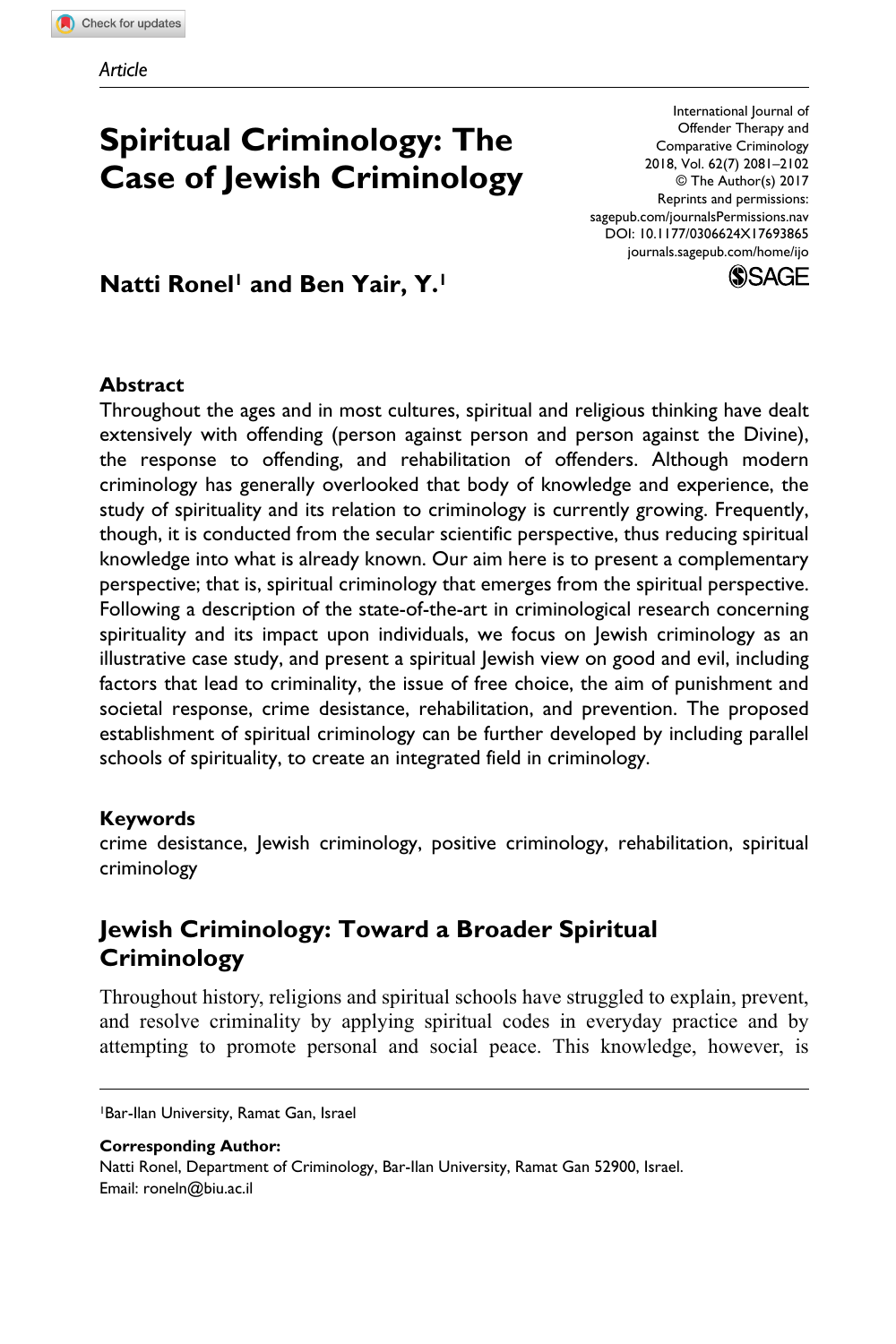overlooked in modern secular society, where religion and spirituality have to a great extent moved to the periphery (Pargament, 2007), in a process that Tart (2012) defined as "scientism." Correspondingly, contemporary criminology is predominantly secular and ignores spiritual knowledge as a significant contributor to crime desistance and criminal justice, in spite of the proven productivity of spiritual codes and practice in achieving rehabilitation, crime desistance, and prevention (Baier & Wright, 2001; Ronel, 2000). Although religion and spirituality can be considered major prosocial capital as well as "wisdom capital" (Clute, 2010; Ronel, 2008), the study of their role is relatively scarce and until recently was not part of mainstream criminology. The growth of religion (mostly Judeo-Christian, according to Chui, Cheng, & Wong, 2013) and spirituality as topics in recent studies may reflect the growing role of religion and spirituality in various preventive and rehabilitative initiatives (Giordano, Longmore, Schroeder, & Seffrin, 2008; O'Connor, Duncan, & Quillard, 2006). Nevertheless, those research and practices were rarely established on common epistemology and ontology of religion and spirituality, as a unique system of interpretation and of being in the world (Brümmer, 2010; Pargament, 2002; Pargament, Magyar-Russell, & Murray-Swank, 2005), but rather on modern, mostly positivistic, theories of criminology (Chu & Sung, 2009). Most research and practices reduce the impact of religion and spirituality into social-only and psychological-only phenomena, thus missing out on this independent unique system of knowledge.

This theoretical article<sup>1</sup> attempts to address that shortfall and opens it for scholarly discussion by suggesting an innovative introductory description of Jewish criminology that derives from Jewish knowledge, faith, and worldview. Once it is fully constructed, we believe Jewish criminology will be capable of providing a holistic theory of criminology that applies Jewish spiritual codes to describe and explain criminality, crime desistance, and recovery. A fully developed Jewish criminology will be able to address legal issues and provide recommendations for a penal code (a discussion of the Jewish law is beyond our scope here) as well as for criminal justice practice. All of this will represent the basic Jewish assumptions, such as man's relation to God and the role of faith, life as spiritual struggle, the supportive role of community, Jewish ethics, and more. The current discussion attempts to indicate an initial step toward such a construction.

Jewish criminology should be considered part of a greater spiritual criminology. Because Judaism is a religion, the relationship between religion and spirituality calls for clarification (Hill et al., 2000; Jang & Franzen, 2013; Schmidt, 2011). Religion, in general, and spirituality both represent human faith in the Supreme and a quest for ultimate meaning, the significance of a non-material realm and motivation, a set of values, a supportive community, and rituals of spiritual meaning (Tart, 2012). Nonetheless, religion usually refers to a social institute of beliefs, knowledge, norms, rules, customs, and rites, which have implications for how to manage life at any given level. In contrast, spirituality refers to personal faith and meaning that mostly relate to God with an individual understanding of God, and to the search and experience of the sacred, as well as corresponding personal intentions, practices, and a set of values (Allport, 1964; James, 1984; Pargament, 2007; Ronel, 2008; Worthington, Hook,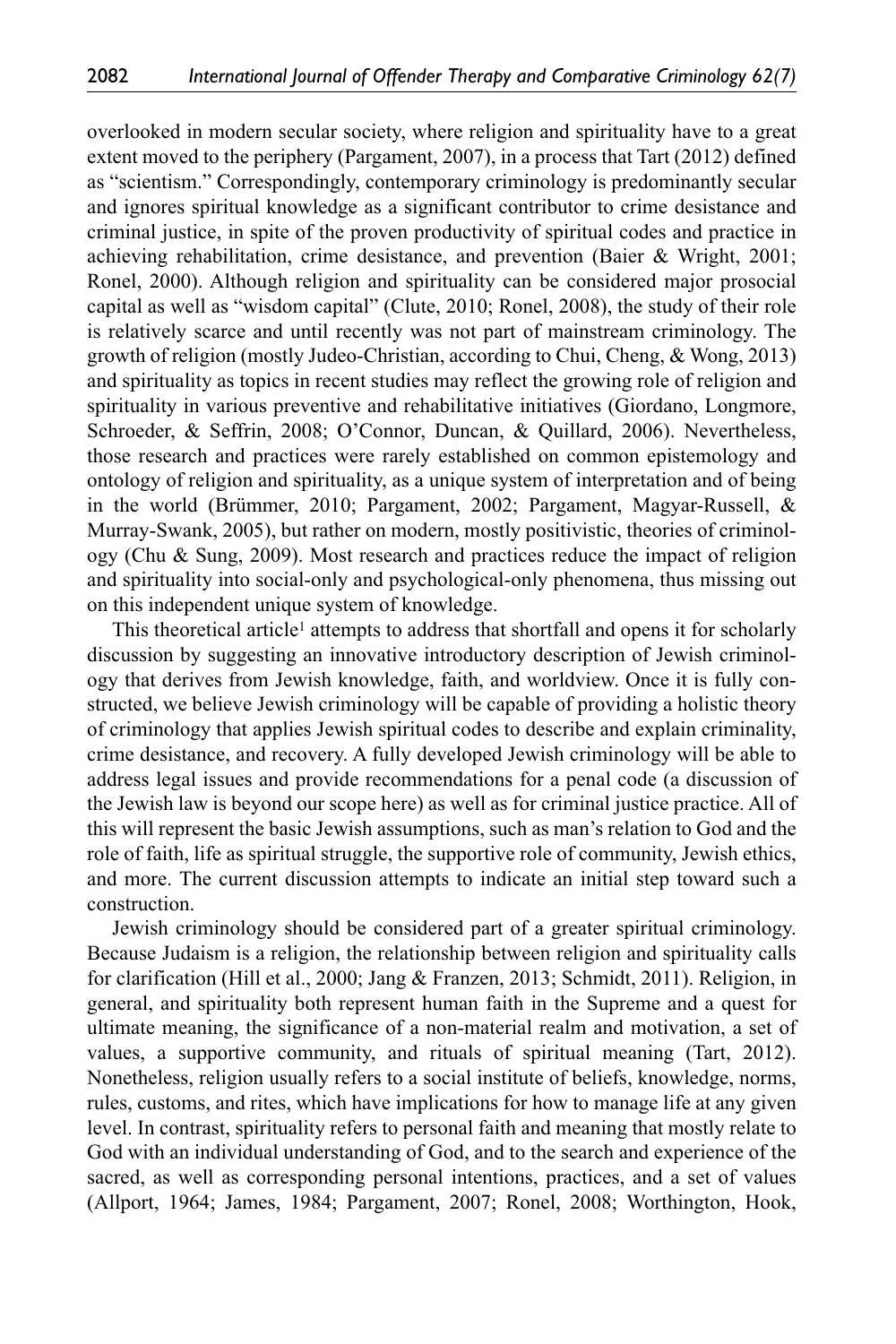Davis, & McDaniel, 2011). Although spirituality was usually considered (and is still considered in traditional cultures) mainly as an aspect of the individual's practice of religion, there are also nonsectarian spiritual communities that provide support for their members in their individual spiritual journey (Ronel, 1998b).

In the following, we first describe state-of-the-art studies within criminology that relate to religion and spirituality. They can be grouped into three main topics: (a) religiosity and crime, (b) religion and public attitudes toward crime and punishment, and (c) religion, spirituality, and rehabilitation/recovery. We then present a preliminary description of a Jewish-based understanding of criminal conduct that is represented by the Jewish perception of evil, good, and free choice. Following that, we present some Jewish perceptions on punishment, and close with a Jewish understanding of recovery and a conclusion.

#### *Religiosity and Crime*

The relationship between religion and criminal or deviant behaviors is the subject of a growing body of research. Among the most cited studies is Hirschi and Stark's (1969) work, that found a lack of significant relationship between church attendance, religious beliefs, and delinquency. Similar results were found more recently by Topalli, Brezina, and Bernhardt (2013), who interviewed active street offenders and concluded that the participants' strong religious convictions had no deterrent effect on their criminality. Conversely, Evans, Cullen, Dunaway, and Burton (1995) found that participating in religious activities had a direct negative association with adult criminality as measured by a broad range of criminal acts. Johnson, Jang, Larson, and Li (2001) found a direct negative effect of adolescent religiosity on delinquency. In addition, Johnson (2008) found that among at-risk youth living in rundown neighborhoods, religious commitment reduced the likelihood of drug abuse. Baier and Wright (2001), based on a meta-analysis of 60 previous studies, concluded that religious beliefs and behaviors exert a moderate deterrent effect on individuals' criminal behavior. Their conclusion is also supported by more recent and multicultural studies. Chamratrithirong et al. (2013), for example, found that spirituality (traditional Buddhist) among Thai families can play an important role in preventing delinquency among early adolescents. Salas-Wright, Olate, and Vaughn (2013) found that among Salvadoran at-risk youth, both spirituality and, to a far lesser extent, religious coping function as protective factors against involvement in delinquent behavior; the authors attributed the stronger effect of spirituality to its greater emphasis on prosocial behavior when compared with religious coping strategies. Jang and Franzen (2013) also examined differences in the effect of spirituality, religiosity, and secularity on criminality in young adults; however, they obtained opposite results. Accordingly, being "spiritual" without being religious was found to be positively associated with the probability of engaging in violent and, to a greater extent, property crimes. In contrast, being religious was inversely related to criminal offenses whether or not in conjunction with being spiritual. Mapp (2009) also obtained comparable results; namely, weekly participation in religious services was found to mostly deter delinquency when compared with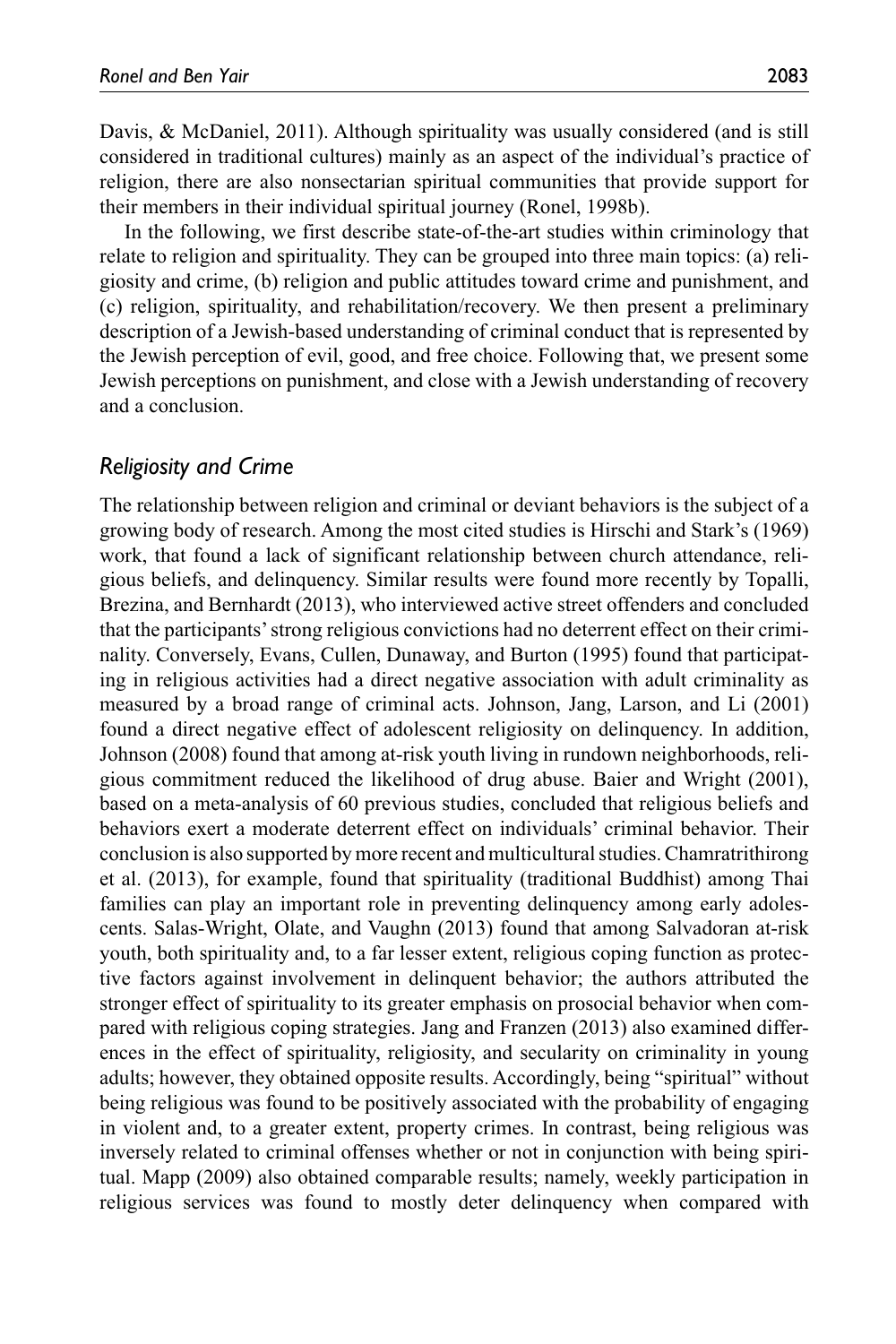different measures of religion, while religious affiliation and importance of religion and spirituality were shown to be negatively associated with marijuana use only, but not with arrests, "light" or "heavy" crime, and cocaine use. Fernander, Wilson, Staton, and Leukefeld (2004) examined spirituality measures among incarcerated Blacks and Whites and found that White prisoners scored higher. Because in previous studies, spirituality was identified as a fundamental attribute of the personalities of Blacks, the authors suggested that spirituality has a negative effect on criminality, and therefore, Blacks with high spirituality measures are less frequently incarcerated.

To conclude, although some studies were unable to show a negative relationship between religion (and spirituality) and criminality, more recent studies persistently demonstrate this connection. In addition, the more recent studies on criminality successfully differentiated their effect among types of religiosity and spirituality, different groups of population and types of criminality (e.g., Fernander, Wilson, Staton, & Leukefeld, 2005).

#### *Religion and Public Attitudes Toward Crime and Punishment*

Religion and spirituality indicate ways of life that are embedded in a larger belief-system and worldview (Pargament, 2007), and they may therefore affect the attitudes of the public and policy makers toward criminality and punishment (Unnever, Cullen, & Applegate, 2005). Studies have examined multiple aspects of religiosity and their effect on public opinion (Koster, Goudriaan, & van der Schans, 2009; Leiber & Woodrick, 1997). Based on their study of the effects of religious affiliation and the individual's level of religiosity on social norms in relation to victimless crimes, Koster et al. (2009) found that religious affiliation and religiosity both correlate with condemnation of victimless crimes, and that the effects of religiosity are stronger than those of religious affiliation. The authors concluded that, regarding public attitudes toward victimless crimes, internal sanctions were shown to have a stronger effect than external sanctions. Applegate, Cullen, Fisher, and Ven (2000) demonstrated that fundamentalist versus compassionate religious perceptions are related to public correctional preferences. Their findings also revealed that those religious perceptions were related to support for rehabilitation versus punitiveness. In the same vein, Unnever et al. (2005) examined the connection between individuals' images of God and their opinions on punishment. A perception of gracious, non-hierarchical, and more nurturing images of God was associated with less support for both capital punishment and harsher courts. The more forgiving individuals were, the less punitive they were. Rigid religious beliefs were associated with stronger support for capital punishment, and in contrast, individual religious activity correlated with decreased support for the death penalty. Based on similar results, Unnever, Cullen, and Bartkowski (2006) concluded that belief in a close relationship with a loving God can act as a symbolic predisposition that affects individuals' attitudes to significant public policy issues. Bader, Desmond, Mencken, and Johnson (2010) obtained partially comparable results: perceptions of an angry and judgmental God were accordingly associated with more punitive attitudes toward criminal punishment. However, perceptions of a loving God that is engaged in the world were less associated with certain attitudes toward criminal punishment. Still similarly, Evans and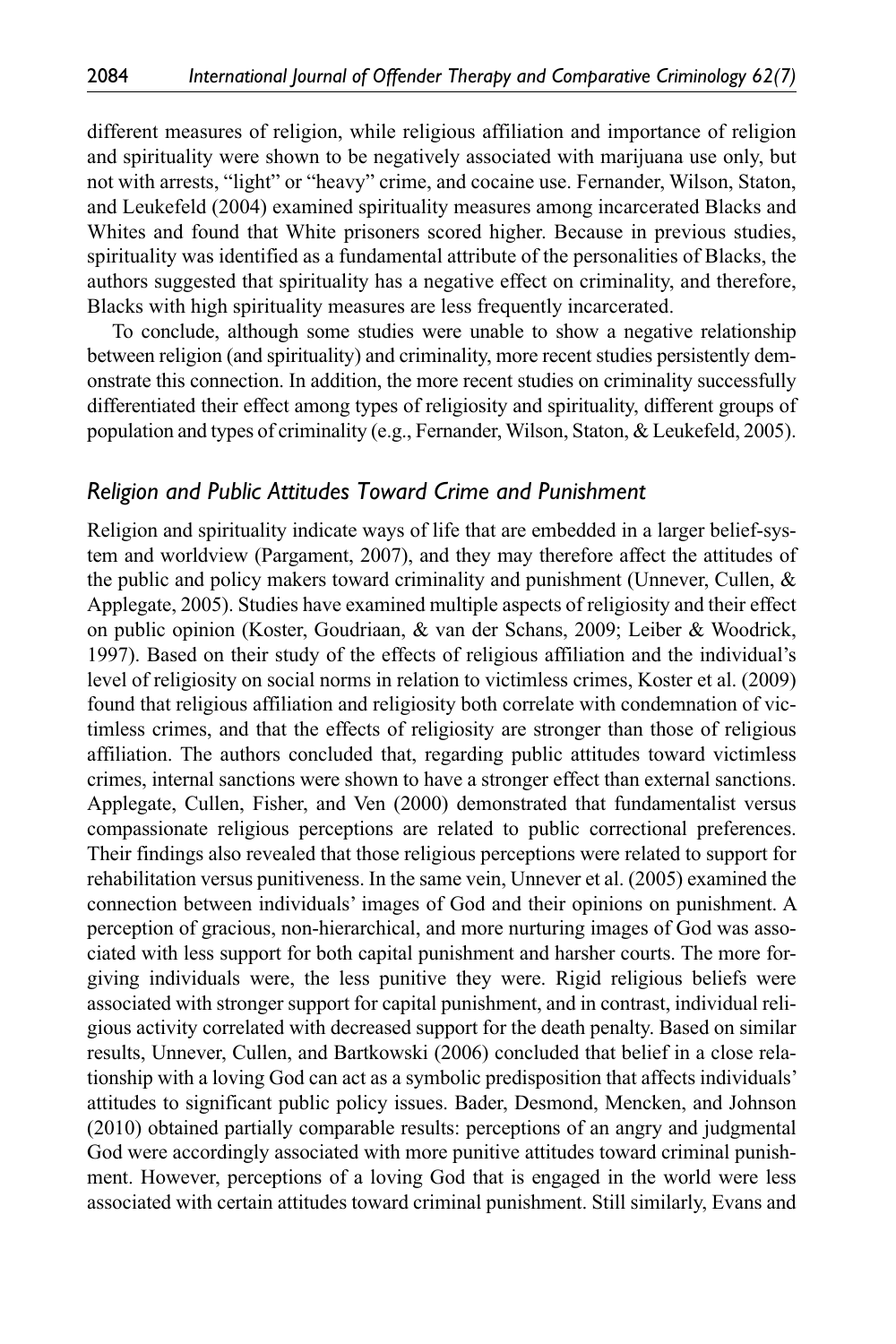Adams (2003) found that believers in a punitive God tend to support tougher criminal punishment. While the above-cited studies refer mostly to the Judeo-Christian perspective, Chui et al. (2013) attempted to provide a wider multicultural perspective in a study that compared the attitudes toward crime of Buddhists, Christians, and non-religious individuals. Accordingly, the more spiritual Buddhists were, the more they attributed crime to both individual and environmental causes, and the stronger their support of both coercive and social intervention measures. In comparison, the Christian and nonreligious respondents were more supportive of treatment for offenders. Buddhists see criminal punishment as an opportunity for self-reflection and self-reformation. To conclude, individuals' perceptions of religiosity and spirituality were repeatedly proven to affect their attitudes toward criminals and their punishment and rehabilitation.

#### *Religion, Spirituality, and Rehabilitation/Recovery*

Historically, religious institutions and representatives of religion considered themselves to be rehabilitative and this has continued ever since (Whitehead & Braswell, 2000). In addition, the last century witnessed the growth of spiritual-but-not-religious institutions and approaches for recovery and rehabilitation of offenders. The related literature of this topic embraces rehabilitation and recovery in religious or spiritual environments, spiritual self-help groups, and spiritual-based professional rehabilitation programs (Ronel, 2000, 2012; Ronel, Chen, & Elisha, 2015; Ronel, Gueta, Abramsohn, Caspi, & Adelson, 2011). A growing body of studies focuses on religious education, intervention, and conversion in correctional institutes (e.g., Armour, Windsor, Aguilar, & Taub, 2008; Johnson, 2011; O'Connor & Bogue, 2010; O'Connor et al., 2006; Shorkey, Uebel, & Windsor, 2008; Timor, 1998), or during the life cycle (Giordano et al., 2008). Chu (2007), for example, found that religious behavior prevented the onset of delinquent behavior and also inhibited the continuation of drug use. In another study, Chu (2009) found that religious behavior was positively associated with Black clients' recovery from substance abuse, but this behavior was not a significant predictor of White clients' recovery. Bowen et al. (2006), in a study of participation in a Vipassana course in prison, and Himelstein (2011); Marlatt, Larimer, Blume, Simpson, and Parks (n.d.); and Orme-Johnson (2011), in research reviews of different meditation programs in correctional settings, concluded that these programs can provide enhanced well-being and effect a decrease in substance abuse and recidivism. An interesting contribution made by Rigsby (2014) provides a distinction between religious conversion of prisoners that may result in either pro-social or antisocial outcomes. The researcher concluded,

Prisoner transformation through religious conversion is a varied pathway where the reasons for seeking change, for selecting religion as a means of change, the selection of a helper, the religious group affiliated with, and the effect of social, cultural and political factors create subtle distinctions in how one experiences conversion or not and, if so, how transformation develops and proceeds toward anti- or pro-social outcomes. (Rigsby, 2014, p. 73)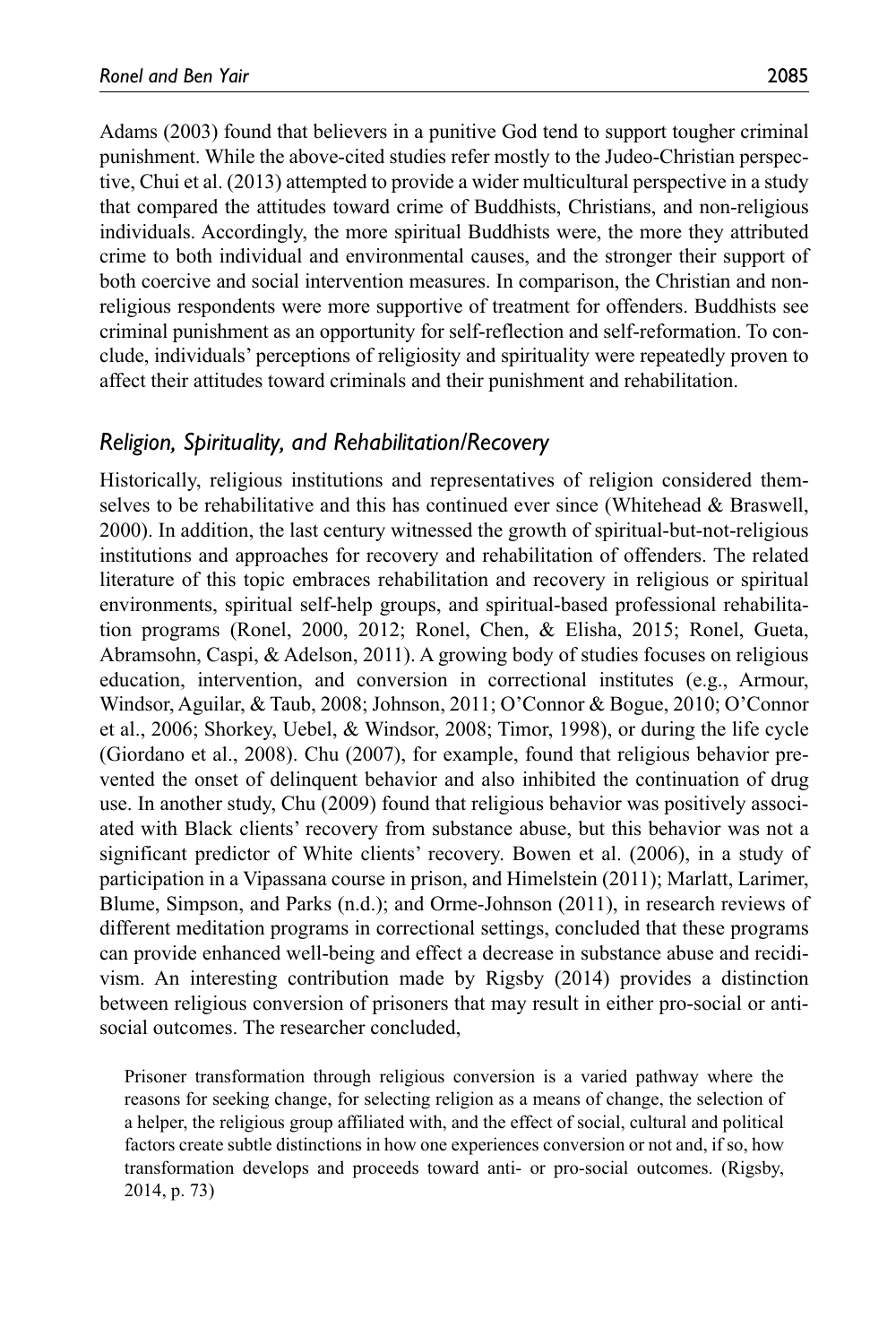In the addiction field, there is a large body of research on the impact of participating in self-help 12-Step groups, and the nature of the transformation such participation creates in the participants' lives (e.g., Hertz, Addad, & Ronel, 2012; Maxwell, 1984; McCrady, 1998; McCrady & Miller, 1993; Ronel, 1998a, 1998b; Ronel & Humphreys, 1999-2000). An example of such studies is provided by Kaskutas, Turk, Bond, and Weisner (2003), who examined the role of religiosity in involvement in Alcoholics Anonymous (AA) and long-term sobriety. Participants who reported a spiritual awakening had the highest odds for continuous sobriety; however, religious self-definition was not associated with higher odds of sobriety. An increase in AA involvement was also associated with higher odds of sobriety. Robinson, Cranford, Webb, and Brower (2007) obtained slightly different results, showing changes in alcoholics' spirituality and/or religiousness that were associated with sobriety, though not with involvement in AA. Related results were obtained by Chen (2006), who showed better outcomes from active participation in a 12-Step program course when compared with attending Narcotics Anonymous (NA) only, or to non-attendance at any 12-Step program. Duwe and King (2012), who studied the effectiveness of a prisoner reentry program, concluded that faith-based correctional programs can work, but only if they apply what we know about effective correction. This conclusion is also supported by a study of a Jewish therapeutic community in Israel, where the inclusion of Jewish and 12-Step programs into a professional setting was beneficial to the clients (Ronel, Elisha, Timor, & Chen, 2013). Based on previous studies, Ronel (2000) indicated that some theoretical guidelines for constructing a spiritual 12-Step general theory of deviant behavior and recovery, named Grace Therapy, provides a professional approach to recovery. Ronel and Tim (2003) and Ronel (2009, 2012) described the application of Grace Therapy in various settings with different populations related to criminology and victimology.

## **Jewish Criminology**

Judaism contains a vast treasure of knowledge, most of which is directed to guiding people toward what is considered a positive and normative way of life, achieved through the Jewish halachic codex and advice books, and by memorizing books on morals and ethical concepts that are intended to provide guidance in the gray areas of life and their ensuing dilemmas. In our view, one can refine criminological motives from the great wealth of Jewish literature, beginning with the Torah and the Talmud, via the Hasidic works and the Kabbalah and up the more contemporary Mussar literature on ethics: On this basis, we propose a Jewish criminological hypothesis that draws upon the foundations of Judaism and represents a Jewish worldview. Obviously the abundant literature of Judaism contains a wide range of criminological analogies that, naturally, cannot all be expressed here, and we therefore describe those we deemed representative. It is indeed possible that other commentators might select different aspects to represent their opinions on Jewish criminology, and in this respect, this article constitutes an original initiative intended to spark interest and induce further discussion that may enhance our understanding. Similarly, we hope that the discussion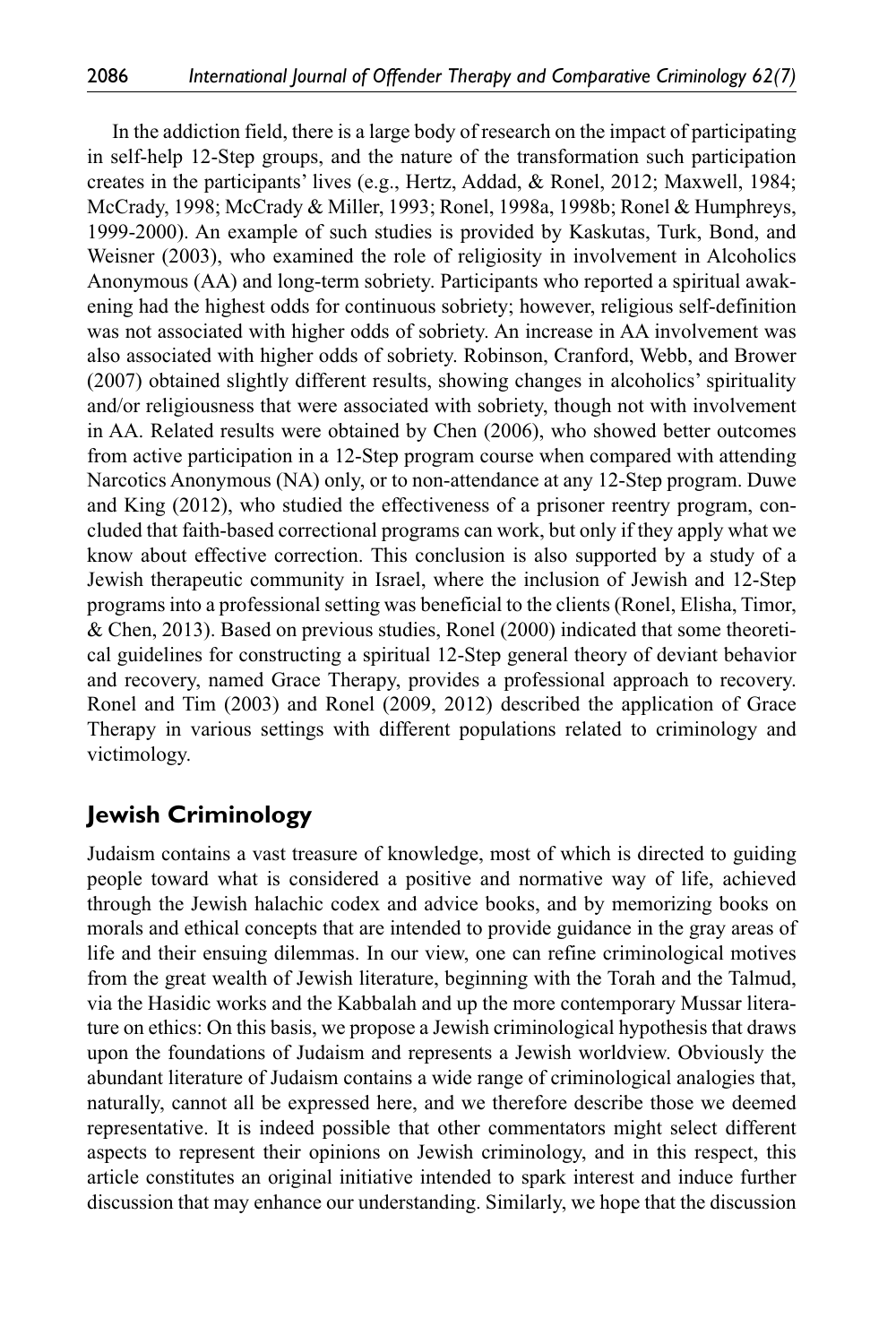below will also generate a presentation of spiritual criminology that draws on other traditions, such as Christianity and Islam, that in future may enrich these writings.

Jewish criminology has grown out of a vast body of literature that includes the Talmud, the Kabbalah, the literature of Hasidism and, of course, the Bible, which serves as a basis for these writings. Henning von Holtzendorff wrote about the Bible as follows:

The most universal and most popular moral law of humanity is found in the Bible. The Ten Commandments represent the constitution of the civilized world. The supplementary criminal law in Scriptures has dominated the penal legislation of the secular and ecclesiastical powers. (in Max, 1940, p. 447)

As an institutionalized religion, Judaism also includes cultic rituals, religious obligations, and prohibitions. For discussion purposes only, we shall distinguish here between the spiritual levels of Judaism and those that are simply ritualistic-halachic or social (Miller & Thoresen, 2003), a distinction that will assist us in refining the Jewish criminological component. We shall focus on the spiritual perceptions and principles that have criminological significance, but we will not refer to violations of *Halacha* that are not offenses in the criminal sense.

#### *Good, Evil, and Choice*

The first element we present is the question of the nature and origin of "evil," which we perceive here, similar to the Golden Rule (Reinikainen, 2005), as expressed in a deliberate act causing harm to others or even to oneself, and sometimes in the prevention of an act that might assist another (e.g., criminal neglect). The discussion of good versus evil has early roots in the philosophy that addresses questions on human nature, whether good and evil are innate, and what it is that drives human actions (Nolen-Hoeksema, Fredrickson, Loftus, & Wagenaar, 2009). In criminology, a variety of hypotheses have developed that discuss the origin of the evil act, for example, the positivistic-deterministic perception of Lombroso and his followers, as well as other biological, genetic, and hereditary hypotheses that have mostly dealt with the assumption that man is delinquent from birth (Appelbaum, 2005; Carra & Barale, 2004; Cauffman, Steinberg, & Piquero, 2005). In contrast, other approaches stress the influence of the family and surroundings via imitation, learning, the instillation of norms in childhood, and so on (Fagan  $&$  Tyler, 2005; Hoffmann, 2006; Sutherland & Cressey, 1978).

Judaism's perception of evil constitutes, in our opinion, the basis for Jewish criminology. It is based on the perception of evil as any non-normative act. Rabbi Yaakov Tzvi Mecklenburg described the primordial Adam as initially being good, with no inclination for evil, though possessing the ability for free choice. After Adam made his choice and was banished from the Garden of Eden, he was transformed, and thus the choice of evil became his first nature (Rabbi Yaakov Tzvi Mecklenburg, 1924, Genesis 3, 24). This Jewish perception has a parallel in modern criminology. For example, Hirschi (1969) claimed that by nature, man is inclined to commit an offense and therefore the question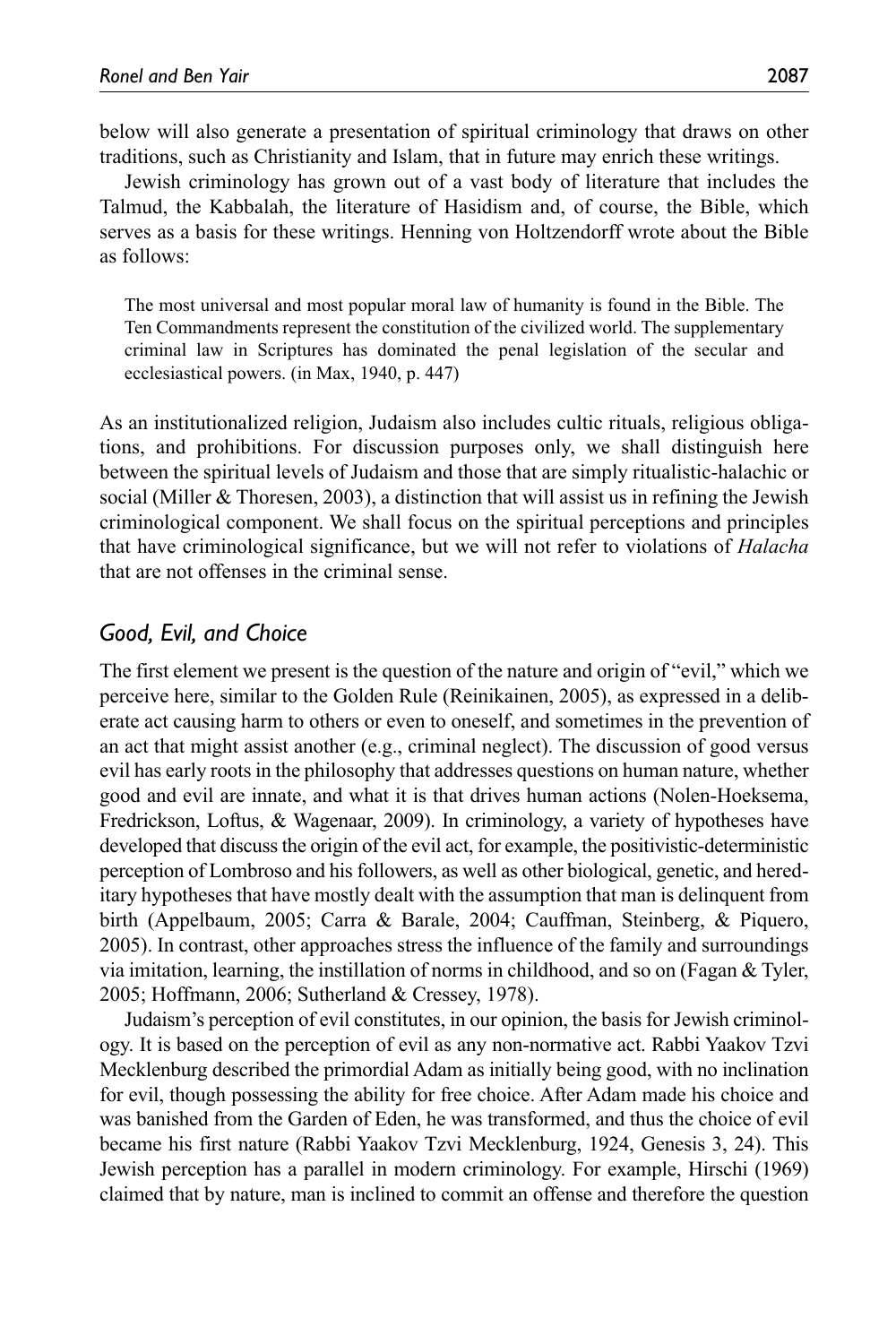to be asked on the nature of man is why man does not choose evil. According to the Jewish perception, it appears that good and evil do indeed reside within man and are subject to his choice; however, before man sinned in Eden, his natural choice leaned toward good, and it was only since the expulsion that man's first tendency is toward evil, which came to occupy his thoughts. The Talmud elaborates on this point: "R. Isaac said: Man's evil desire renews itself daily against him, as it is said, [every imagination of the thoughts of his heart (Genesis, ch. 6, verse 5)] was only evil every day" (Babylonian Talmud, Tractate Kiddushin, 30b). Rashi (2000) interpreted the Talmudic saying as follows: "All day long, his evil renews itself" (Commentary on Tractate Kiddushin, 30b).

Multiple Jewish sources explain that the essence of evil is the absence of good; therefore, evil does not exist for itself, only as the negation of good (e.g., Malbim, 1990, Job, ch. 1, verse 6). Maimonides (2005) compared evil with darkness and good with light, and he writes as follows in *The Guide for the Perplexed*:

Just as we say of him who puts out the light at night that he has produced darkness, so we say of him who destroyed the sight of any being that he produced blindness, although darkness and blindness are negative properties, and require no agent.

In accordance with this view, we explain the following passage of Isaiah: "I form the light and create (bore) darkness: I make peace, and create (bore) evil" (Isaiah, ch. 45, verse, 7) (Maimonides, 2005, part 3, ch. 10). From here, Judaism refers to the question of good and evil as to light and darkness in their respective spiritual meaning, and also likens them to expressions of physical light and darkness. In other words, evil (darkness) is emptiness—devoid of true reality, its power is measured by the quantity of light that does still exist (good). Maimonides (2005) added yet another proof from a different angle: " . . . And likened it to man whose death is evil and nonexistent" (Maimonides, 2005, part 3, ch. 10).

To this, the Malbim (Rabbi Meir Leibush ben Yehiel Michel Wisser) adds that what brings about this absence is the material world, and declares that evil powers are satanic powers that exist only in materialistic levels, but not in higher levels of spirituality (Malbim, 1990, Job, ch. 1, 7). Further on, he writes about a man who does not succumb to evil impulse, but fights material tendencies while overcoming his lust; he thus rules all of his powers, and the power of absence cannot have any control over him (Malbim, 1990, Job, ch. 1, 8).

One can see that this perception refers to good and evil as the poles of a continuum, along which man's intentions and behavior are located at certain points. The continuum begins at zero, the complete absence of good, represented by evil, and grows toward ultimate good, or the divine. Good is analogous to light, and the intensification of the light is the progress along the continuum toward the positive pole. According to Rabbi Eliyahu Dessler (Carmell & Halperin, 1991), every individual has a characteristic range of choice between good and evil; the higher point represents a person's choice to approach good, while the lower point represents the movement away from good. A person's spiritual path is characterized by movement along that continuum and a strengthening of the positive direction. Criminal behavior and thought represent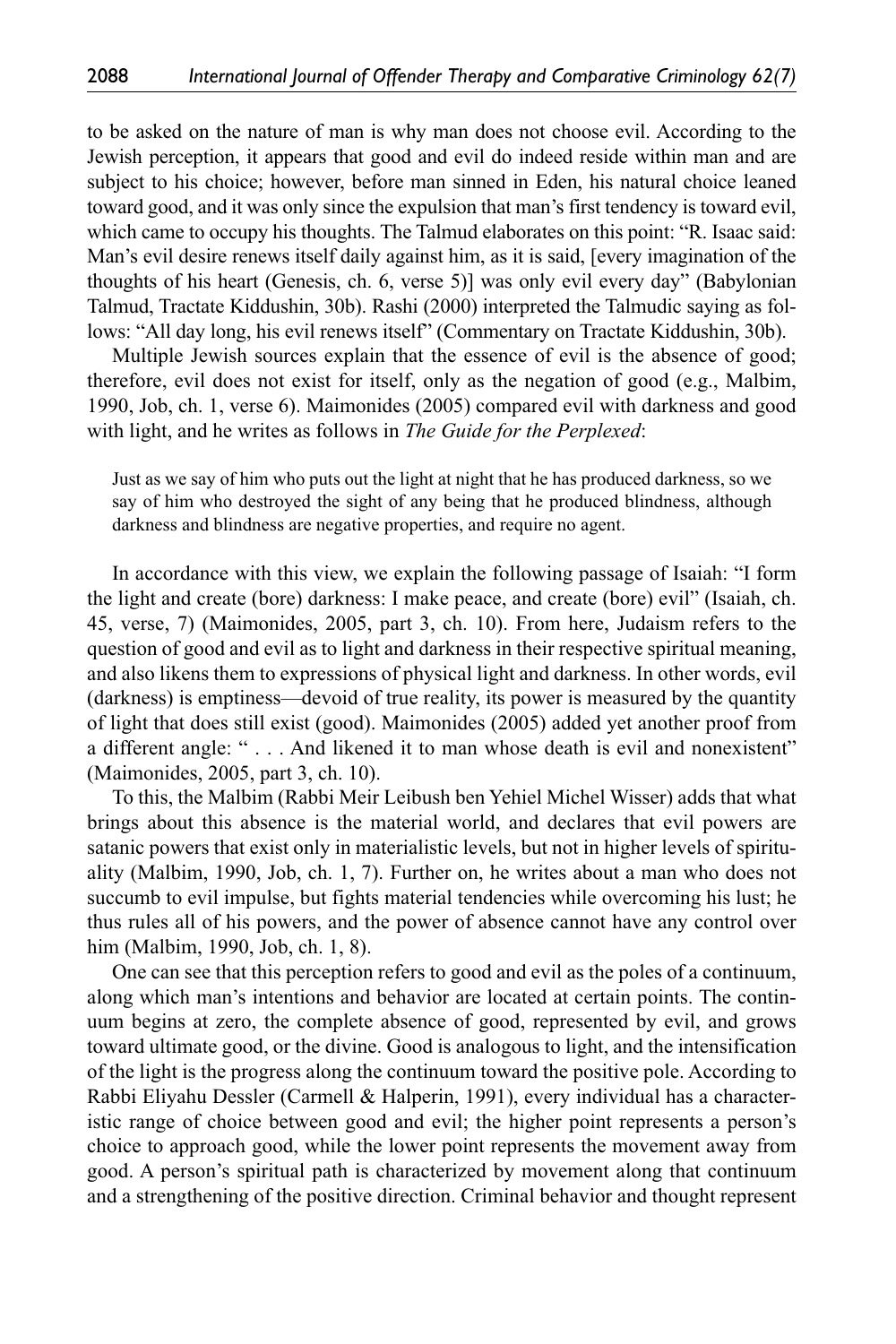the absence of good, which is evil, and people should aspire to progress toward the positive or good. Rabbi Kook (1983) stated a similar position:

We know ultimate good, the finding of which is absolute good and bliss, and the perfection of its reality and expansion are the paths of good and sublime paradise; absolute and complete evil is the absence of ultimate good, whose expansive being is thereby reduced. Despite this, we know absolute evil, from which complete good is absent and its contrary, and the reduction of its being is the way to attain the path to good. The lower side of evil does not attain perfection, being worse than the upper side, and it is still aware of the joy in its decline, and yet yearns for being. Meaning that even within the person steeped in criminal behavior, in "evil." There may be a desire to reduce it, and this very aspiration is the good that can be increased, thereby decreasing evil. (para. 276)

The strengths-based approach in behavioral sciences presents a perception that can be deemed similar, as it bases therapy on the patient's strengths and abilities, and the assumption that positive strengths can be found in everyone. This approach enables the individual to recognize opportunities, hopes, and solutions, rather than problems and helplessness (Drolet, Paquin, & Soutyrine, 2007; Saleebey, 1997). In other words, Judaism's perception of evil as a lack points to the ensuing path to recovery, and therapy as a way to enhance and reinforce the good, at least in the sense of the Golden Rule: This actually reduces the share of evil. Positive criminology offers a similar perception, according to which reinforcing good can lead to the reduction of evil and therefore, in treatment and therapeutic interventions with offenders, the emphasis should be on positive social components like human good, social acceptance, positive feelings and attitudes, faith, and morals, while distancing oneself from behavior perceived as deviant (Ronel & Elishe, 2011; Ronel, 2015).

Another perception in Judaism regarding evil claims that it constitutes an essential part of a person. Moreover, there is a similar view on zeal which in the Midrash is ostensibly considered to be a flaw. "The Holy One said: Envy me! For without envy the world would not stand, man would not take a wife and build a house" (Yalkut Shimoni, 2006, Psalms, Ps. 37). Interestingly, echoes of this perception are also found in modern psychological perceptions, and even in the doctrines of Freud and Jung, who see the significance of impulses in human development (Storr, 1988). However, in Jewish thought, the context described is mostly broader and refers to the tension between human necessity and yearning for the divine.

Judaism often engages in ethics and explains that pride, which is the opposite of humility, has the power to induce someone to commit a crime, and is considered a veritable personality flaw; as it is written, "If a man is arrogant, this is a blemish in him" (Babylonian Talmud, Tractate Megilah, ch. 29a) and explicitly, "Rabbi Abba Bar Kahana said in the name of Rabbi Levi, The Holy One, blessed be He, intimated to him that he who attempts to resist the wave is swept away by it, but he who bends before it is not swept away by it" (Midrash Rabbah, 1878, Genesis, Lech Lecha, ch. 44, verse 15). Thus, when a man derides the power of temptations and difficult situations in life and faces them with arrogance, they can sweep him away, yet if he is sufficiently humble regarding his abilities, he is careful and is thus saved.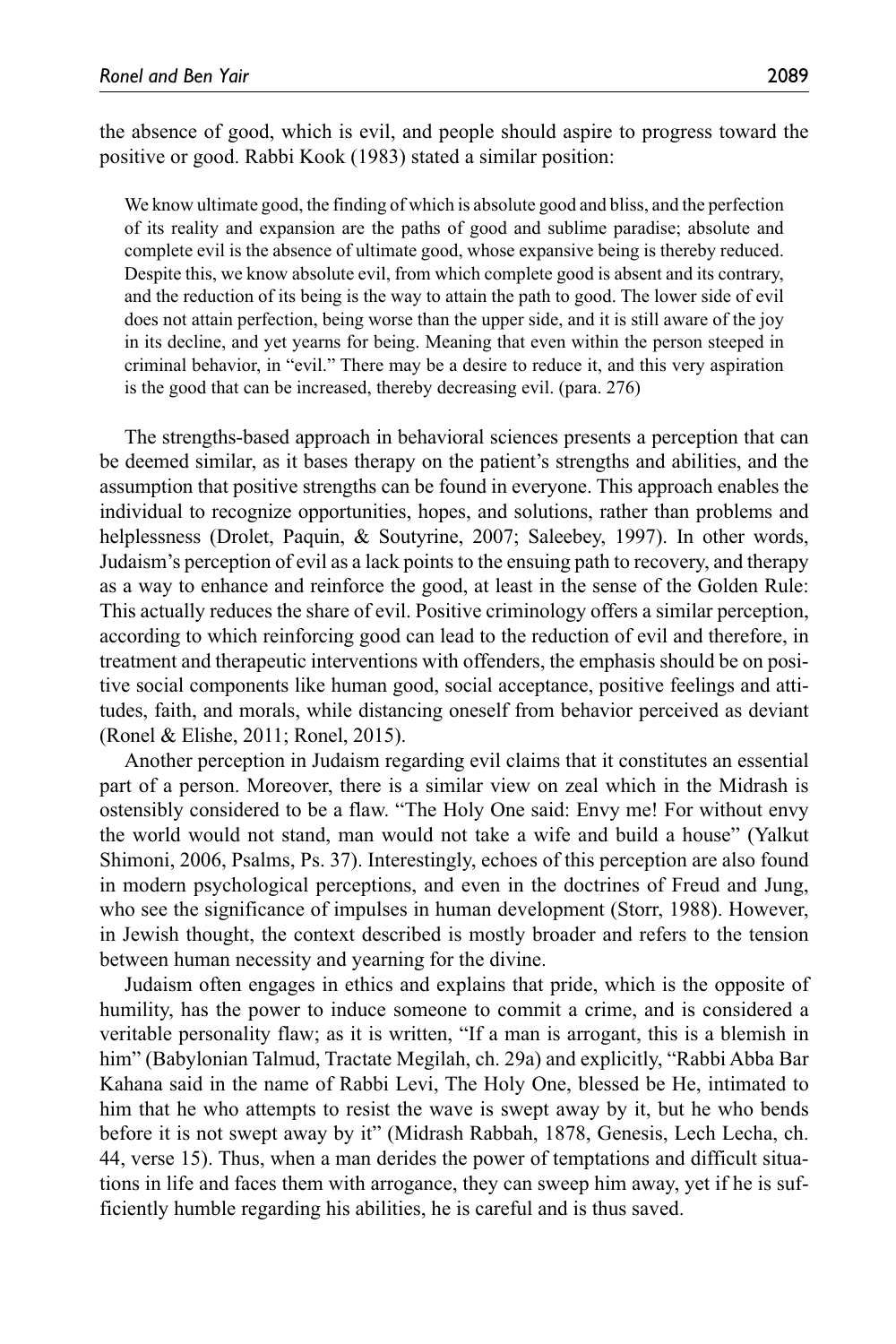One of the methods for explaining criminal behavior focuses on the social influences that function via a large variety of mechanisms with theories representing them, such as supervision and commitment to a group, labeling, imitation, and association with non-normative groups and individuals (Becker, 1973; Durkheim, 1964; Hirschi, 1969; Sutherland & Cressey, 1978). Judaism also refers to these strong influences and engages in frequent discussions on this matter. One of the more prominent examples appears at the beginning of the Book of Psalms: "Happy is the man who walked not in the counsel of the wicked, nor stood in the way of sinners, nor sat in the seat of the scornful . . . " (Psalms, Ps. 1, verse 1). To this, Maimonides adds that the nature of a man is to follow his friends' actions and thoughts, and therefore he should associate with the righteous and be constantly in the company of the wise, so as to learn from their deeds. Conversely, he should keep away from the wicked who walk in darkness, to avoid learning from their deeds (Maimonides, 1963-1968, 6, 1). Maimonides actually presents his perception of the environment's influence on man for good or bad. In this regard, Rashi (2000) added and explained how our vision drags us into crime, in his interpretation of the following verse:

And you shall not wander after your heart. Like from scouting the Land (13: 25). The heart and eyes are the spies for the body. They are its agents for sinning: the eye sees, the heart covets and the body commits the transgression. (Numbers, ch. 15, 39)

This discussion leads us to address the matter of free choice, a substantially discussed theme in Jewish sources. As we already noted concerning man's original sin and role reversal, man has had a choice ever since the Creation (Rabbi Yaakov Tzvi Mecklenburg, 1924, Genesis, ch. 3, 24). Tractate Niddah describes that which is predetermined and that which is dependent upon man—that is, the choice between good and evil—as follows:

The name of the angel who is in charge of conception is "Night," and he takes up a drop (of semen) and places it in the presence of the Holy One, blessed be He, saying, "Sovereign of the universe, what shall be the fate of this drop? Shall it produce a strong man or a weak man, a wise man or a fool, a rich man or a poor man?" *Whereas "wicked man" or "righteous one" he does not mention.* (Babylonian Talmud, Tractate Niddah, ch. 16b, emphasis added)

In his writings, Maimonides (2005) often engaged with questions of free choice; accordingly, the Torah and everyone who follows it state that man has absolute free choice, and can choose whatever direction he wishes (*Guide for the Perplexed*, part 3, ch. 17). Nonetheless, man must understand that he bears responsibility for his actions. To this, Maimonides adds that God does not enforce on or decide for him which way to choose (good or evil) but man himself chooses his own way and thus must also bear the consequences: It would be right for him to weep and lament for his sins (Maimonides, Laws of Repentance, 5, 2). Hereafter Judaism indicates that absolute free choice plays an important role in whether we feel responsible for our behavior,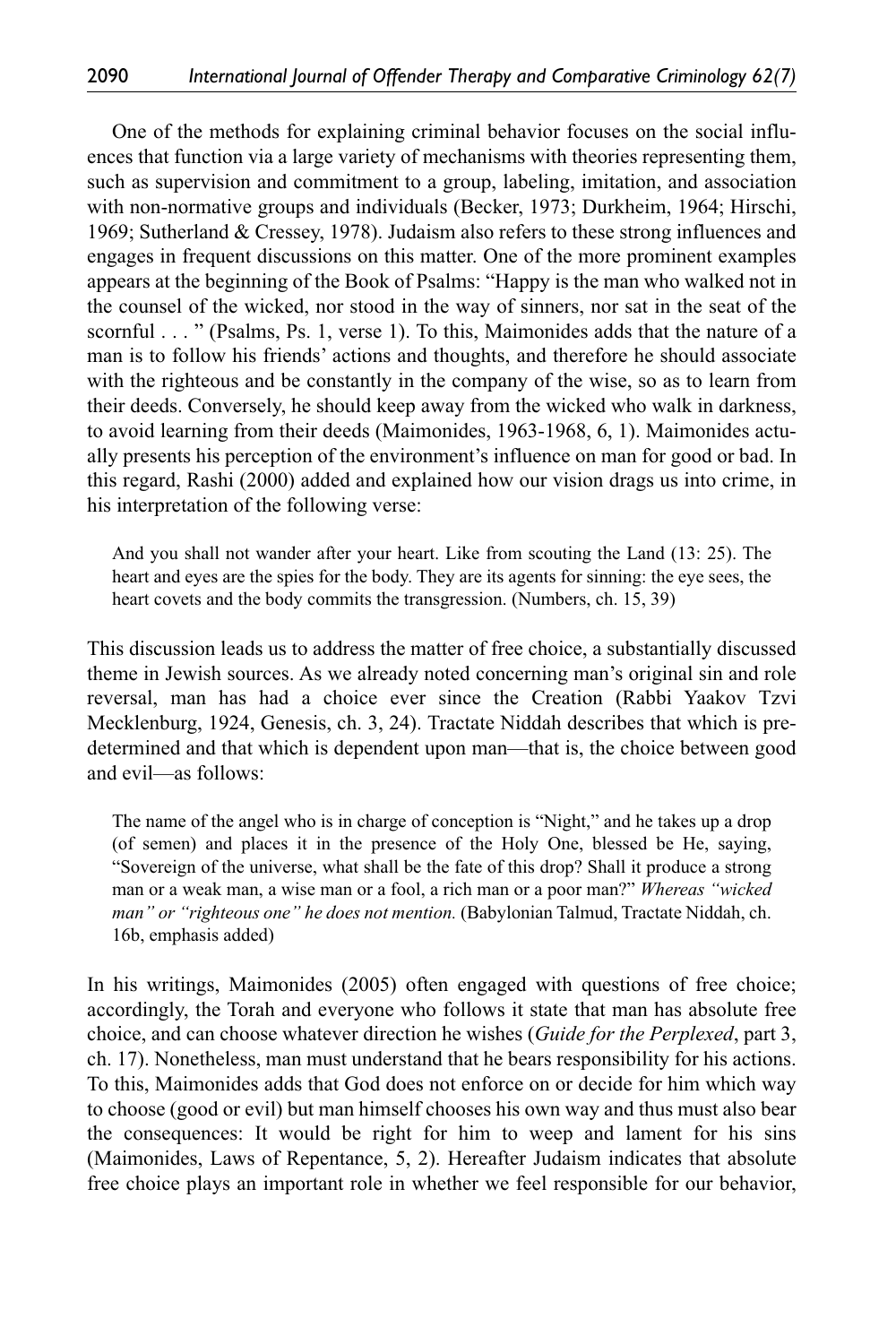and in the development of hope regarding the future: Both are especially critical for those who have deviated from their path and seek to mend their ways.

### *Punishment*

The roots of modern penology partly lie in ancient philosophical and religious conceptions that influenced and even shaped the different practices of punishment in accordance with the specific culture and time (Garland, 1991). In general, the concept of criminal punishment as reflected in Jewish writings represents a humanistic approach, emphasizing the mending of the self, which constitutes a critical element in rehabilitation. This is in spite of the "an eye for an eye" assertion which in Talmudic civil law and damages is considered to relate to material retribution. Rabbi Samson Raphael Hirsch (2001) argued that "according to our Sages, every punishment is atonement, that is not an atonement of the infringed measure of justice, but the atonement of the sinner himself" (Genesis, Noah, ch. 9, 6). In other words, punishment is for the spiritual benefit of the individual who went astray, not for society or those who suffered from the wrongdoing, who may receive material compensation. Therefore, an offender serving his sentence is labelled a repenter and as such is worthy of respect.

This claim opens a window to a rehabilitative concept as it is expressed in the Gemara dealing with a thief who was sold as a slave, and whose master is obliged to respect him even more than himself:

Because he is well with thee: he must be with [i.e., equal to] thee in food and drink, that thou shouldst not eat white bread and he black bread, thou drink old wine and he new wine, thou sleep on a feather bed and he on straw. Hence it was said: Whoever buys a Hebrew slave is like buying a master for himself. (Babylonian Talmud, Tractate Kiddushin, ch. 20a)

This description represents a concept of mutual social responsibility that involves society's responsibility to support the offender's rehabilitation, rather than merely demanding the restoration of social justice that was violated by the offense. In the above example, the slave's master represents society and its commitment to a humane treatment of the slave, given that his enslavement constitutes part of the mending and the rehabilitation.

The above parable further illustrates that Judaism's concept of mending the offender sets a personal example for those concerned, in that they should not only expect the offender to rehabilitate, but ought to set an example of desirable behavior, and perhaps even expect more from themselves than they expect from the rehabilitating offender. This concept is also reflected in positive criminology, which is partly derived from self-help groups for addicts, where the presence of mutual responsibility—chiefly expressed in the unconditional acceptance of the rehabilitating offenders—sets a personal example of progress they can emulate (Ronel & Segev, 2014).

In the ruling pertaining to the case of a man who killed his friend not for the sake of murdering him, but to prevent him from raping a girl, the judge cited Tractate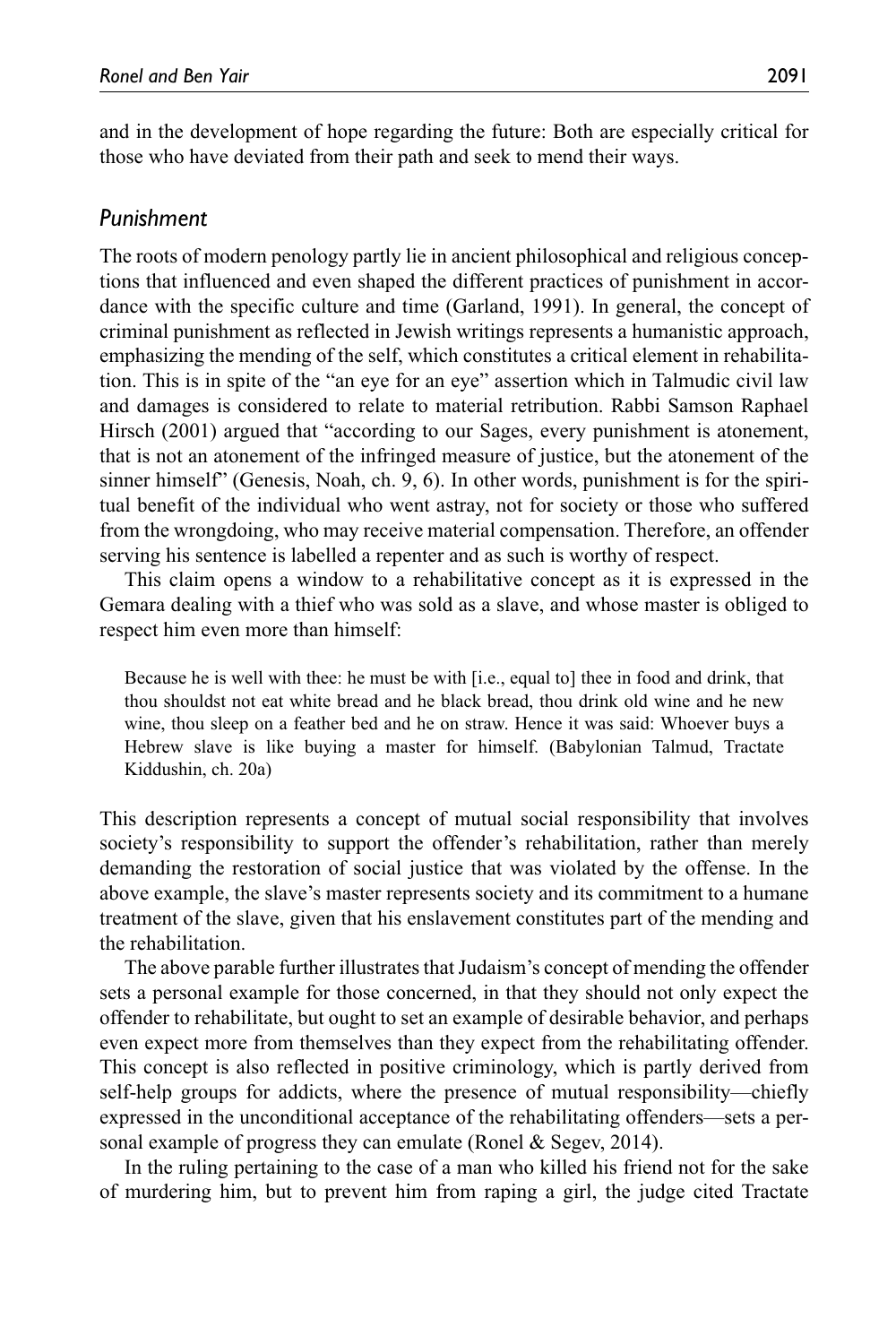Berachot, stating that the main purpose of the punishment is preventing the offense: "Bruria, Rabbi Meir's wife, pointed out that it is the sins rather than the sinners that should be uprooted, in other words the abolition of a sin is a higher cause than the punishment of a sinner" (Tennenboim, 2001, p. 1).

The educational objective inherent in the Jewish concept of punishment also concerns the punishment of arrest (Ishon, 2009; Kirshenbaum, 2013; Lipton, Martinson, & Wilks, 1975; Max, 1940). It seems that the Torah does not support arrest and understands its shortcomings. Rabbi Samson Raphael Hirsch in his commentary to the Torah (2001, Exodus, ch. 21, 6) explained that punishment through arrest brings a man to lose hope and corrupts his morality which lies behind the prison walls, and this is also because of the sorrow and stress of the prisoner's wife and children. Therefore, the Torah does not support the punishment of imprisonment but arrest for questioning only, and only for a short period (Rabbi Samson Raphael Hirsch, 2001; Exodus, ch. 21, 6).

Rabbi Kook (1983) clarified the rehabilitative objective inherent in punishment according to the spirit of Judaism by adding the positive educational aspect of the pain inflicted by punishment. He even distinguishes between worthy and unworthy punishment, according to the spirit of Judaism. He explains that punishments, especially those connected to capital damage, have two spiritual sources—good and evil. The first stems from the acknowledgement that it is forbidden to commit a wrong, and the wrongdoer must be set apart so that his awareness of good can increase; whereas the second one comes from envy, that "no one else should enjoy or touch what belongs to me" (paragraph 267), since the feeling of "mine" and "me" is immensely strong. Here, Rabbi Kook ties the two types of punishment to their sources: One is the divine source of good punishment and the other is the source of human selfishness that generates unworthy punishment. This binary distinction implies that any law that is not nurtured by the Divine feeds on evil. Hence, in Rabbi Kook's opinion on the purpose of punishment, a worthy act of punishment is supposed to reflect the person's intention toward the divine and help the offender to proceed in this intention. Punishment based on rehabilitation is worthy, while punishment based on some version of "retributive justice" has lesser value. In fact, the latter represents a similar motive to the offense itself, namely a motivation based on self-centeredness, which is less prone to rehabilitation as has been indicated in positive criminology (Ronel & Segev, 2014).

#### *Prevention and Rehabilitation*

In the previous analysis of Jewish sources, we looked at the practical rehabilitationoriented thought according to the principles of good and evil, choice and belief as professed by Judaism. The rehabilitation of offenders is part of the larger idea of repentance called "*teshuvah*" that constitutes a basic principle in Judaism. As a religion aspiring to the repair of the self, Judaism attributes great importance to repentance. This is proven by many sources, including the most ancient ones, as it is written: "And shalt return unto the Lord thy God, and hearken to His voice according to all that I command thee this day, thou and thy children, with all thy heart, and with all thy soul" (Deuteronomy, ch. 30, 2); "Return, ye backsliding children, I will heal your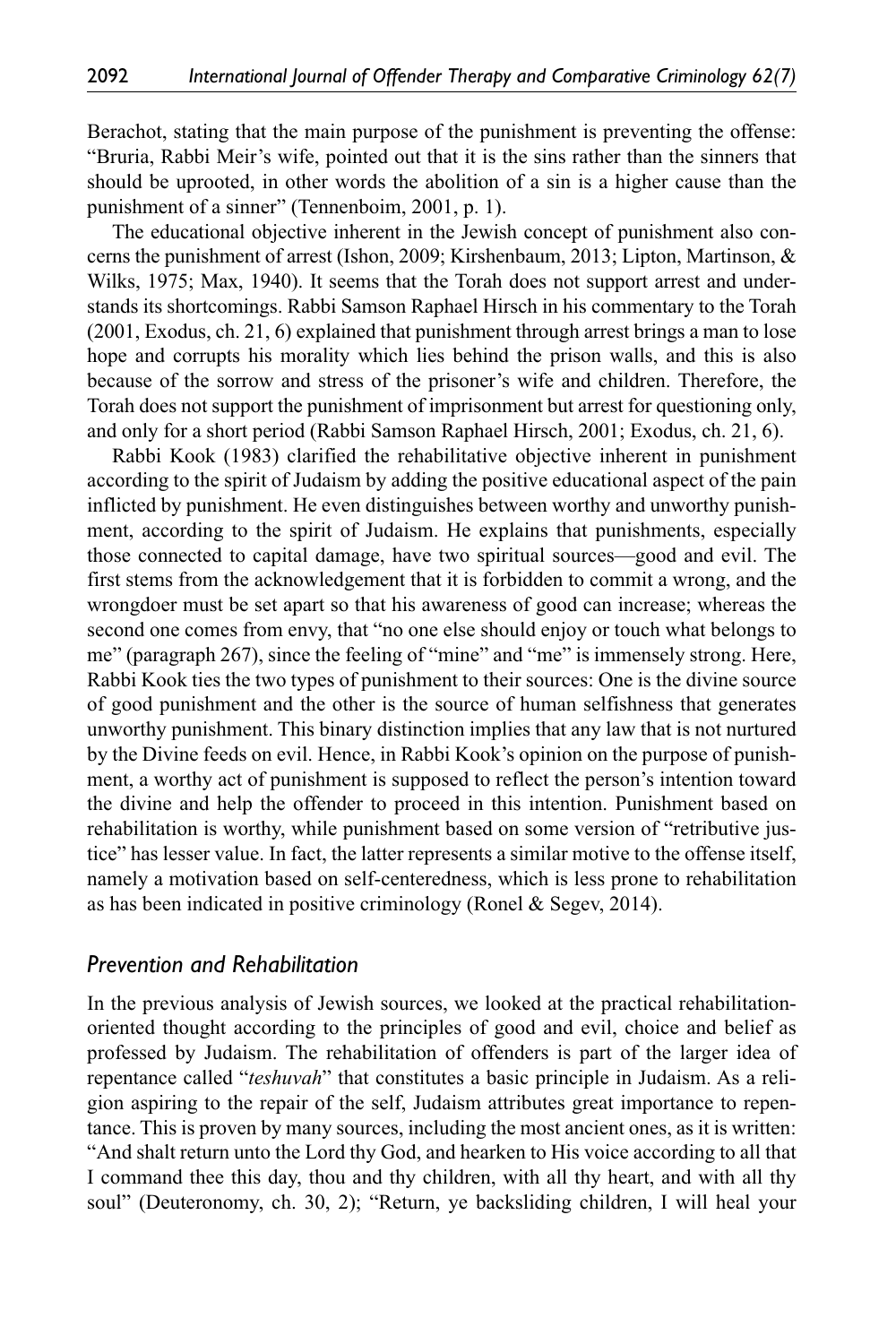backslidings. Here we are, we are come unto Thee; for Thou art the Lord our God" (Jeremiah, ch. 3, 22); "Say unto them: As I live, saith the Lord God, I have no pleasure in the death of the wicked, but that the wicked turn from his way and live; turn ye, turn ye from your evil ways; for why will ye die, O house of Israel?" (Ezekiel, ch. 33, 11). As the last citation shows, the purpose of society's reaction to the offense lies in the sinners' repentance, rather than in harming the sinners or banning them from society.

Repentance was thus considered important and hailed as such: "Seven things were created before the world, and they are: The Torah, *repentance*, the Garden of Eden, Gehenna, the Throne of Glory, the Temple, and the name of the Messiah" (Babylonian Talmud, Nedarim, ch. 39b, emphasis added). In other words, the possibility of repentance is considered a basic need, to the extent that it was constructed before the world. This perception acknowledges the basic human tendency to err, and opens the way to correct whatever is needed under any circumstances. Without the ability to right the wrong, humanity could not exist as such (Ecclesiastes, ch. 7, 20), because "There is no righteous person who does good without sometimes transgressing" (Anonymous, n.d., Gate of Teshuvah,).

The process of repentance in Judaism is marked by several stages:

However the boundaries of repentance are fourfold: The first stage is to feel remorse about what preceded the iniquities, secondly one has to desist from them, thirdly to admit them and seek forgiveness, and the fourth stage is to accept in one's soul that one shall not repeat them in one's heart and in one's consciousness. (Rabbenu Bahya Ben Joseph ibn Paquda, 1928, The Gate of Repentance, ch. 4, 220)

This process entails substantial external and internal changes, and emphasizes the factors of desistance (Peled, 1991; Timor, 1989, 1996). Maruna (2001) wrote,

I argue that to desist from crime, ex-offenders need to develop a coherent, prosocial identity for themselves. As such, they need to account for and understand their criminal pasts (why they did what they did), and they also need to understand why they are now "not like that anymore. Ex-offenders need a coherent and credible self-story to explain (to themselves and others) how their checkered pasts could have led to their new reformed identities." (pp. 7-8)

This concept of personality change and stigma avoidance is emphasized in the Jewish process of repentance (Timor, 1996) as reflected in the words of Rabbi Shimon ben Yochai, who is strict on this point: "And even someone who is completely wicked all his life and repents on their last day, will not be reminded again of his wickedness" (Babylonian Talmud, Tractate Kiddushin, ch. 40b).

Given that repentance is an ongoing process, one should always be engaged in thoughts about repenting, as reflected in Rabbi Eliezer's saying: "Repent one day before your death." When asked how a person can tell the day he will die, he explained that a person should repent today, in case he dies tomorrow, and thus his whole life will be spent in repentance. And Solomon too said in his wisdom (Ecclesiastes, ch. 9, 8), "Let thy garments be always white; and let not thy head lack ointment" (Babylonian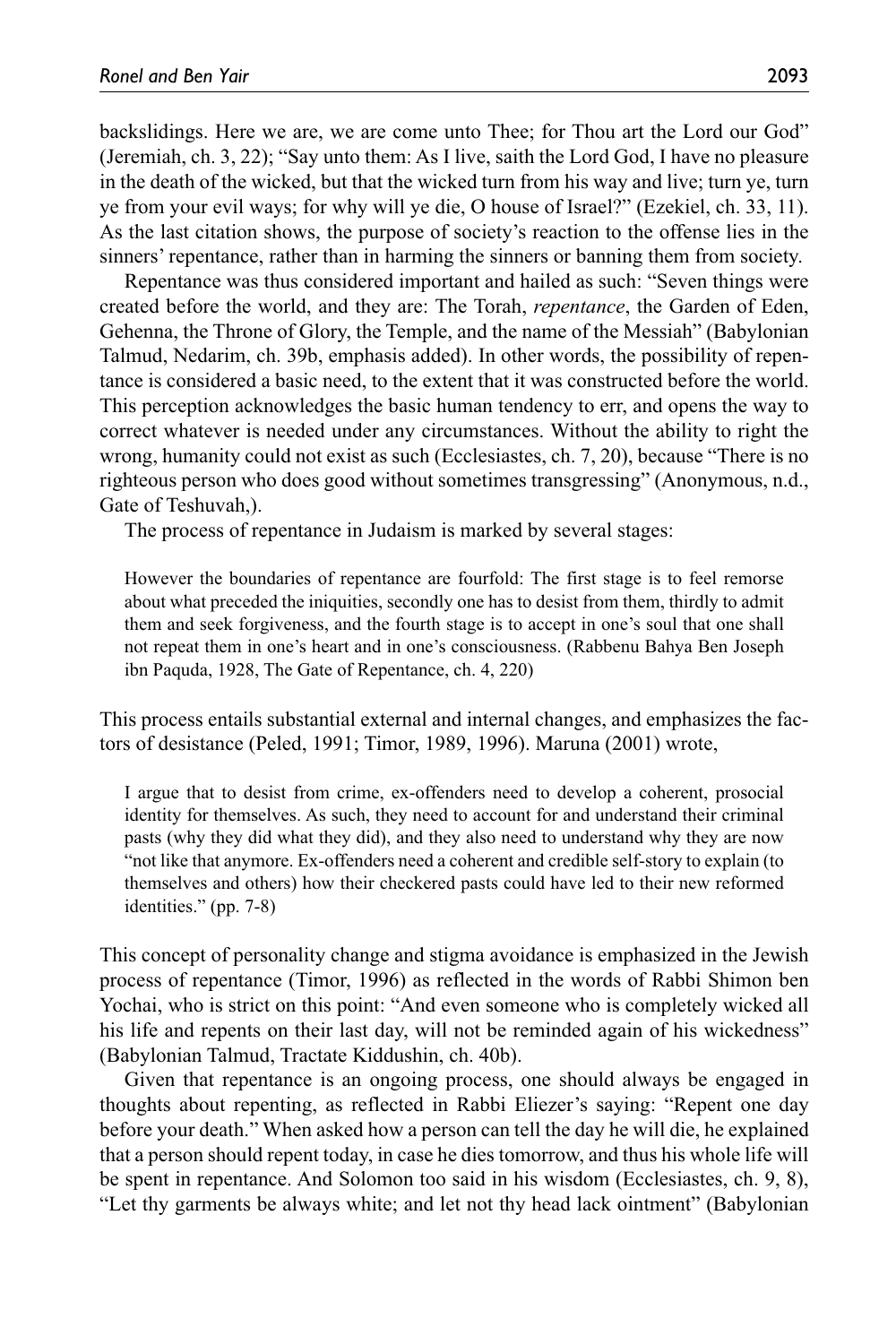Talmud, Shabbat, ch. 153, 71). These issues are also addressed by the 12-Step Program that focuses on a spiritually based rehabilitation, where the recovering ones live their lives according to the program's understanding that addiction is an integral part of them, like a chronic disease (Narcotics Anonymous, 1988; Ronel, 2000). The program directs recovering addicts to a different life by offering them a new narrative pattern (Marsh, 2011). Maimonides writes that the way of *teshuvah* is to cry out to God constantly and pleadingly, give charity according to one's means, keep far away from what he transgressed against, change his name as if to say, "I am someone else; I am not the person who did those things." (Maimonides, 1963-1968, 2, 4). Maimonides adds that it is important for a man to exile himself, because exile atones for transgressions by making one submissive, humble, and meek.

Drawing on the basic Jewish idea of repentance, ultra-orthodox yeshivot in Israel now offer religious rehabilitation programs for suitable convicts. In addition, the Israel Prison Service and the Prisoner Rehabilitation Authority in Israel have a significant Torah rehabilitation division (Timor, 1998). Thus, in any prison in Israel, prisoners (Jews and non-Jews as well) can apply to join the Torah world where they study and practice Judaism. When released, they can be supported by the Torah Department of the Prisoner Rehabilitation Authority, to continue their Jewish study, practice, and rehabilitation. Peled (1991, 1994) claimed that this form of rehabilitation, where the offenders maintain a Jewish religious lifestyle and engage in studying the Torah, has achieved high success rates.

The guiding principle in religious rehabilitation is "If thy brother is beaten before thine eyes—on having received the flogging he is [considered] 'thy brother'" (Babylonian Talmud, Tractate Makkot, ch. 23a). Thus, we ought to treat the offender who has completed his sentence like a brother, reach out to him, and care for him on the same level of closeness. Rabbi Moses ben Jacobs Cordovero further develops this point, saying that even if a man is radically evil he has already been punished, and so he is already loved and treated as his brother (Rabbi Moses ben Jacobs Cordovero, 1960, ch. 1, p. 9). Tractate Shabbat further elaborates on the attribute of mercy: "All who show mercy to others, will have mercy shown them by Heaven, and all who do not show mercy to others will not have mercy shown them by Heaven" (Babylonian Talmud, Tractate Shabbat, ch. 151b).

As a matter of fact, exegesis recognizes the presence of mercy in the first biblical verse from the very beginning of Creation: "On the day the Lord made earth and heaven," which the Sages read as follows:

For in the beginning it was His intention to create it with the Divine Standard of Justice, but He perceived that the world would not endure; so He preceded it with the Divine Standard of Mercy, allying it with the Divine Standard of Justice . . . (Rashi, 2000, Genesis, ch. 1, 1)

This idea of compassion as a mode of rehabilitation was expressed by Hari (2015) in the detailed study he performed in the field of worldwide legal policy on psychoactive substances: "A compassionate approach leads to less addiction" (p. 252).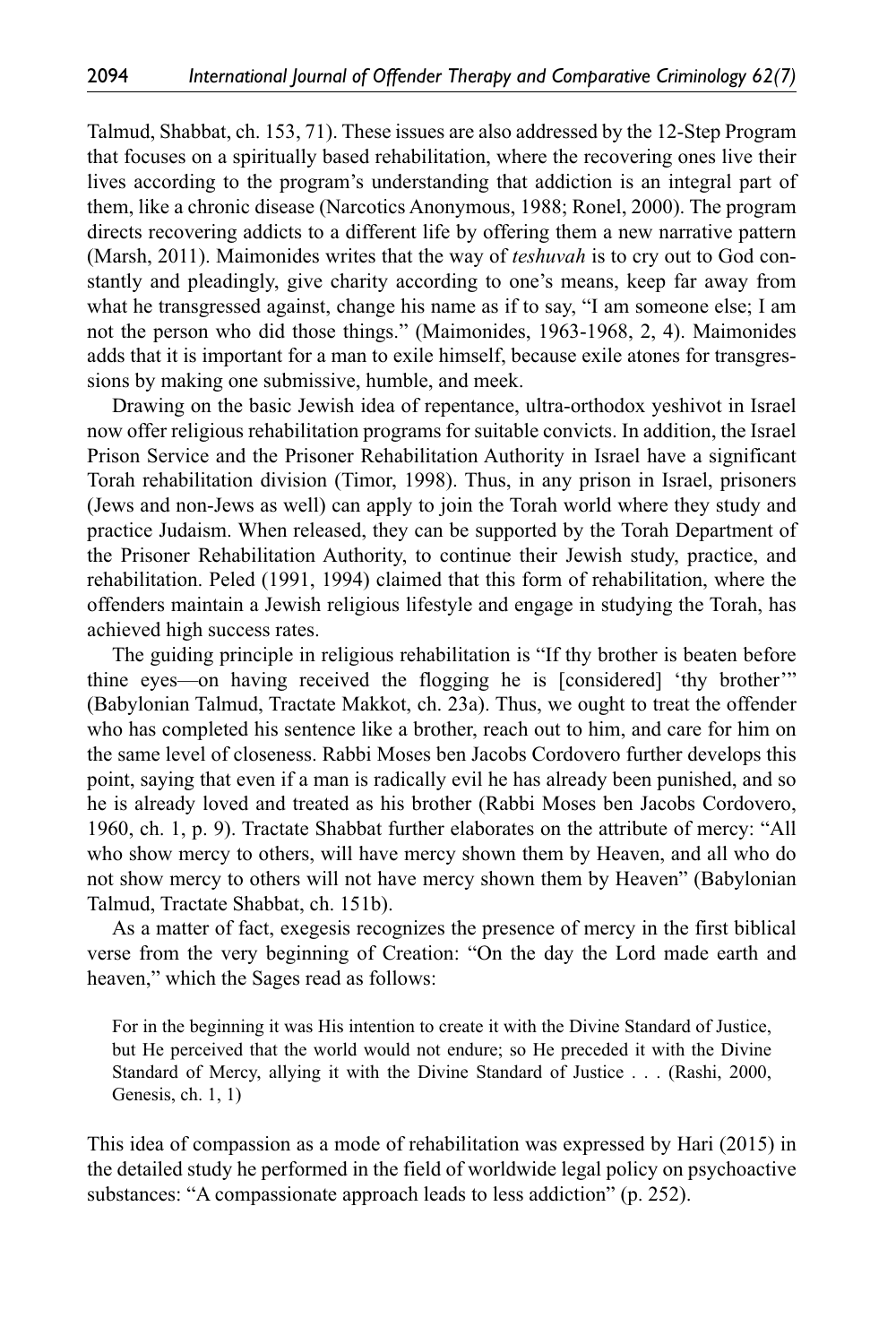The rehabilitative, optimistic, and positive aspects in the Jewish perception of the offender are most fittingly described by Rabbi Nahman of Bratslav (1808):

Know that you must judge every person favorably. This applies even to the worst of people. You must search until you find some little bit of good in them. In that good place inside them, they are not bad. If you can just find this little bit of good and judge them favorably, you really can elevate them and swing the scales of judgment in their favor. This way you can bring them back to Teshuvah. This teaching is contained in the Psalms: "And yet a little while, and the wicked is no more; yea, thou shalt look well at his place, and he is not (Psalm , Ps. 37, verse 10)." (Part A, 282)

According to this optimistic approach, within every person is a good core that can gradually grow, and this precisely should be the objective of rehabilitation. Modern positive criminology represents this stance, as we have shown here. In a similar vein, Maimonides (1963-1968) pointed to the positive side of a person who has committed an offense and wishes to rehabilitate:

A man who has done teshuvah shouldn't consider himself beneath a righteous person as a result of his past sins. That's not so, for he's just as beloved by God as if he'd never sinned. Not only that, but he also enjoys a great merit for he has sinned, forsaken it and conquered his evil tendency. As the sages said in a metaphoric form: "Even a completely righteous person cannot stand where those who have done Teshuvah stand" (Berachot ch. 34b), which means that such a person's worth is even greater than those who never sinned, because he has conquered his evil tendency to a greater extent than they. (ch. 7, 4)

The basic Jewish concept therefore considers full rehabilitation possible, in a way that voids the offender's past deeds. Such a view lays the responsibility on society to accept and warrant the offender's rehabilitation, as we have attempted to show here.

## **Conclusion**

Although religions and spiritual schools intensively address crime and reactions thereto, the results of this thought after years of development come mostly from the fringes of mainstream criminology. The integration of a spiritually based rehabilitation into modern rehabilitation programs (e.g., O'Connor & Bogue, 2010; Rigsby, 2014; Timor, 1998), as well as research on the relation between spirituality, religion, and crime (e.g., Kaskutas et al., 2003), exemplifies the need to create an integrated spiritual criminology. Based on a spiritual perspective, it will serve to supplement the knowledge based on secular criminology. In our understanding, spiritual criminology should represent a comprehensive framework for different religious and spiritual schools of thought addressing issues pertaining to criminology and criminal justice.

A major aspect of spiritual criminology in general and Jewish criminology in particular is its relation to God. Having said that, we would like to broaden this definition by adding a phrase borrowed from AA (Alcoholics Anonymous, 1976)—God as one understands God. This small but important addendum recognizes the variety of views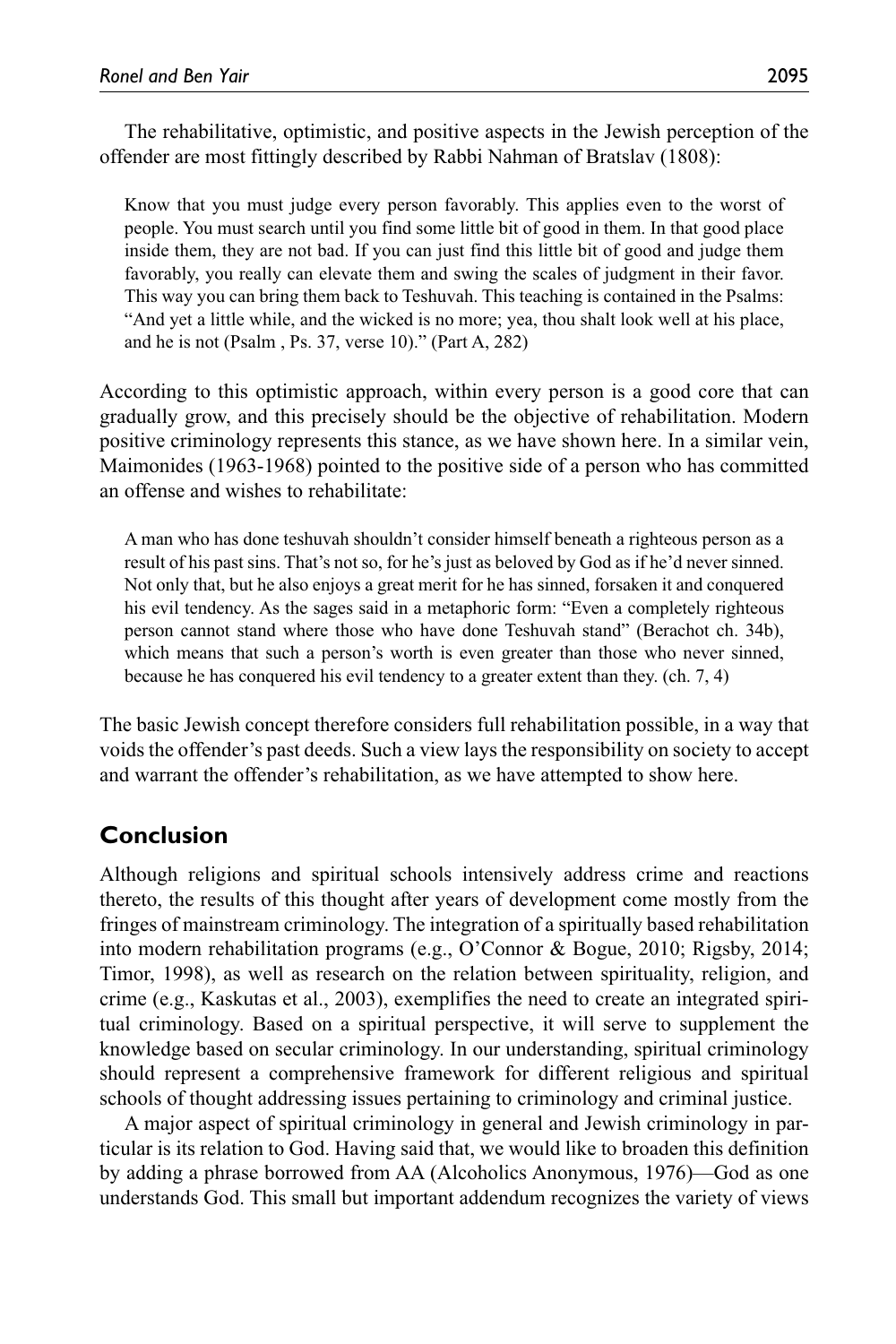on God in the Jewish literature and elsewhere. Following the example of AA, we believe it may help different perceptions to be included under Jewish criminology and spiritual criminology.

Jewish criminology is basically a faith-based criminology. Although secular criminology may assimilate several Jewish (and other religions as well) or broader spiritual values and practice, we perceive spiritual criminology in general and Jewish criminology in particular as mainly represented by indicating a perspective that is God-centered. Every Jewish understanding of issues in criminology or criminal justice, and any consequent practice, are by their very definition God-directed. The above described components of a Jewish criminology—perceptions of good, evil, and free choice; issues of punishment; and recovery—are all indicators of the centrality of the Divine in Jewish criminology. Jewish sources thus defined evil as a conduct reflecting a choice that relates not to God, but to material or sensual gains. A criminal conduct that is based on material, sensual, or egocentric motives is accordingly wrong in that it distances man from God. It is notable that non-criminal conduct, though with similar motives, could also be considered evil, and future Jewish criminology will have to make a clear distinction between those kinds of so-called evil conducts. Nevertheless, the Jewish perception emphasizes that each one can choose differently; everyone can get closer to God, and as we add, to God as one understands God. Similarly, punishment is perceived as the ability to assist a person in the journey toward God, and it is legitimized only if it has been used accordingly. Punishment should thus be rehabilitative, not meted out for the sake of retaliation. Retribution—"an eye for an eye"—can be considered solely as a form of material compensation. Recovery, according to the Jewish understanding, is a personal journey from one's previous choice of evil—that is, a choice "with no God"—to a way of life chosen in the direction of God. Those who were rehabilitated set an example for others as well, by representing the benefit of spiritual recovery.

The different aspects we have discussed here demonstrate a first attempt to create a theoretical spiritual model, as part of a larger spiritual science. In our opinion, this theoretical model could contribute to establishing parallel sub-fields such as Buddhist, Christian, and Islamic spiritual criminology, and also a spiritual criminology, as represented by the 12-Step Program, that is not confined to a particular religion (e.g., McCrady, 1998). An additional development of the spiritual criminology proposed here is the enlargement of spiritual disciplines within fields that are parallel to criminology such as law, psychology, and sociology. First, harbingers are already visible in the evolving spiritual field within psychology (e.g., Pargament, 2007) and we are positive that the addition of spiritual criminology is a natural process.

To sum up, Jewish criminology provides a comprehensive system that is focused on the relation with God, and interprets interpersonal and everyday situations, decisions, and activities accordingly. It is a spiritual view on everyday issues that are related to criminality and criminal justice. The very importance that Judaism pays to issues in criminology and rehabilitation is based on faith in God and the wish to help people and the community in the journey toward God. However, to be fully developed, Jewish criminology will have to include a faith-based methodology that can explore Jewish spiritual knowledge and examine it with corresponding scientific tools so it can retain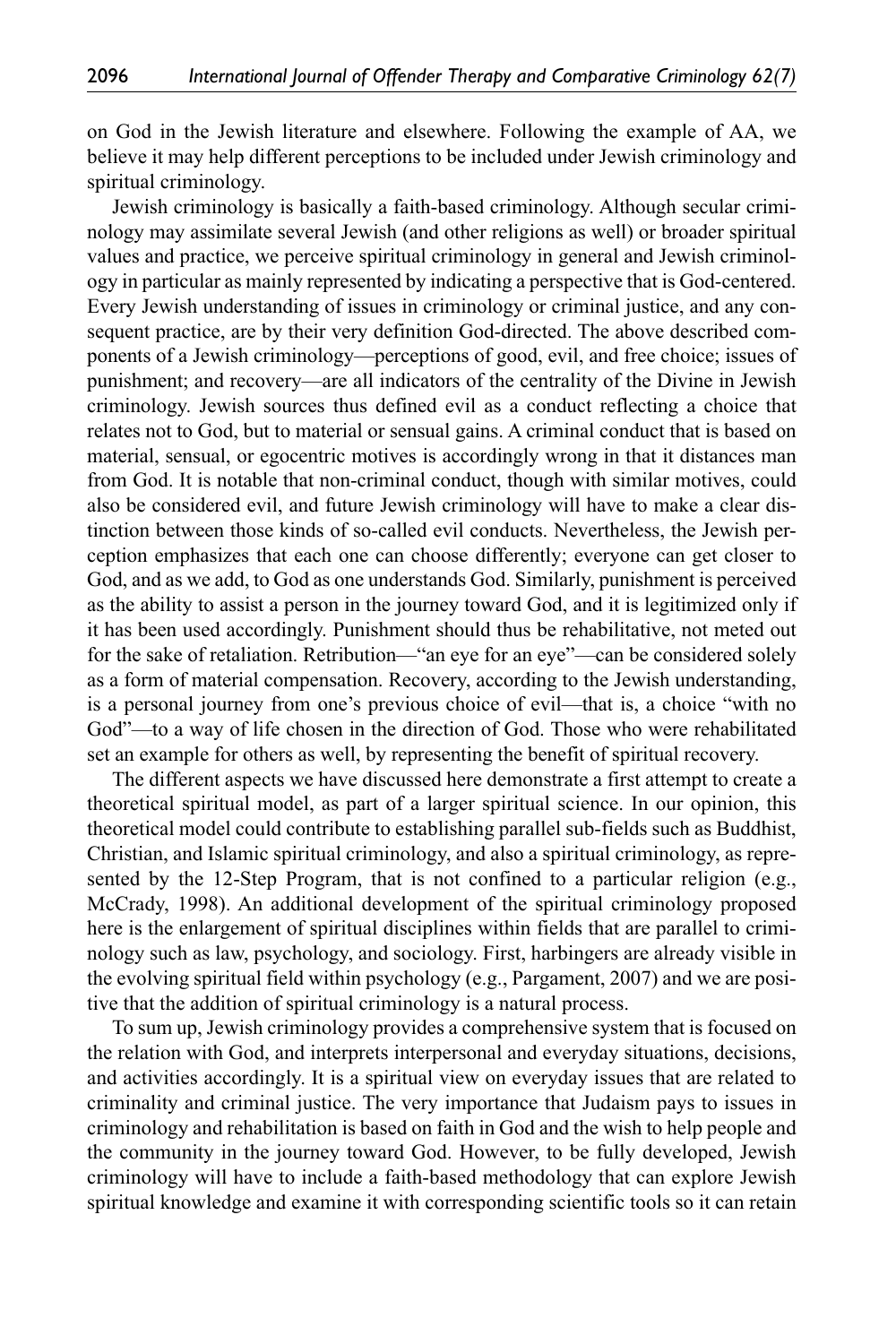its spiritual integrity, and not reduce its fundamental faith-based assumptions into material-only phenomena.

#### **Declaration of Conflicting Interests**

The author(s) declared no potential conflicts of interest with respect to the research, authorship, and/or publication of this article.

#### **Funding**

The author(s) received no financial support for the research, authorship, and/or publication of this article.

#### **Note**

1. This article is part of the theoretical background of a larger research on Jewish criminology that is currently being conducted as a PhD study by the second author, supervised by the first author.

#### **References**

- Alcoholics Anonymous. (1976). *Alcoholics Anonymous*. New York, NY: AA World Service Office.
- Allport, G. W. (1964). Mental health: A generic attitude. *Journal of Religion & Health*, *4*, 7-21.
- Anonymous (n.d.). Ways of Tzaddikim. Retrieved from [http://www.daat.ac.il/daat/mahshevt/](http://www.daat.ac.il/daat/mahshevt/orhot/shaar-2.htm (in Hebrew)) [orhot/shaar-2.htm \(in Hebrew\)](http://www.daat.ac.il/daat/mahshevt/orhot/shaar-2.htm (in Hebrew)).
- Appelbaum, P. S. (2005). Behavioral genetics and the punishment of crime. *Law and Psychiatry*, *56*, 25-27.
- Applegate, B. K., Cullen, F. T., Fisher, B. S., & Ven, T. V. (2000). Forgiveness and fundamentalism: Reconsidering the relationship between correctional attitudes and religion. *Criminology*, *38*, 719-754.
- Armour, M. P., Windsor, L. C., Aguilar, J., & Taub, C. (2008). A pilot study of a faith-based restorative justice intervention for Christian and Non-Christian offenders. *Journal of Psychology & Christianity*, *27*, 159-167.
- Bader, C. D., Desmond, S. A., Mencken, F. C., & Johnson, B. R. (2010). Divine justice: The relationship between images of God and attitudes toward criminal punishment. *Criminal Justice Review*, *35*, 90-106.
- Baier, C. J., & Wright, B. R. E. (2001). "If you love me, keep my commandments": A metaanalysis of the effect of religion on crime. *Journal of Research in Crime & Delinquency*, *38*, 3-21.
- Becker, H. (1973). *Outsiders: Studies in the sociology of deviance*. New York, NY: Free Press.
- Bowen, S., Witkiewitz, K., Dillworth, T. M., Chawla, N., Simpson, T. L., Ostafin, B. D., . . . Marlatt, G. A. (2006). Mindfulness meditation and substance use in an incarcerated population. *Psychology of Addictive Behaviors*, *20*, 343-347.
- Brümmer, V. (2010). Spirituality and the hermeneutics of faith. *Theological Studies*, *66*, Article 891. doi:10.4102/hts.v66i1.891
- Carmell, A., & Halperin, E. (1991). *Michtav me-Eliyahu* [A letter from Elijah] (20th ed.). Jerusalem, Israel: The Committee for the Publication of the Writing of Rabbi E.L. Dessler. (in Hebrew)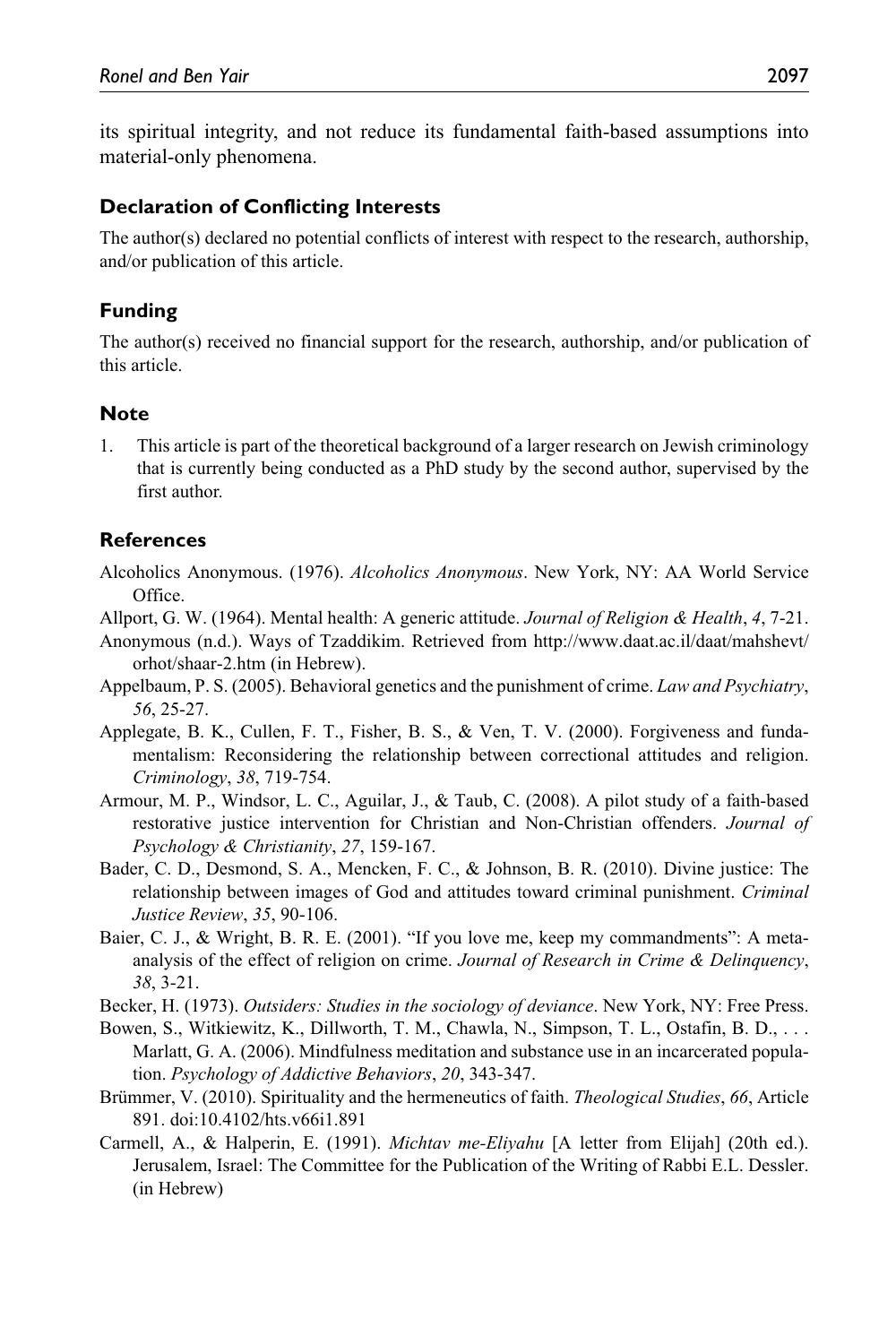- Carra, G., & Barale, F. (2004). Cesare Lombroso, M.D., 1835-1909. *American Journal of Psychiatry*, *161*, 624.
- Cauffman, E., Steinberg, L., & Piquero, A. R. (2005). Psychological, neuropsychological and physiological correlates of serious antisocial behavior in adolescence: The role of selfcontrol. *Criminology*, *43*, 133-176.
- Chamratrithirong, A., Miller, B. A., Byrnes, H. F., Rhucharoenpornpanic, O., Cupp, P. K., Rosati, M. J., . . . Todd, M. (2013). Intergenerational transmission of religious beliefs and practices and the reduction of adolescent delinquency in urban Thailand. *Journal of Adolescence*, *36*, 79-89.
- Chen, G. (2006). Social support, spiritual program and addiction recovery. *International Journal of Offender Therapy and Comparative Criminology*, *50*, 306-323.
- Chu, D. C. (2007). Religiosity and desistance from drug use. *Criminal Justice and Behavior*, *34*, 661-679.
- Chu, D. C., & Sung, H. E. (2009). Racial differences in desistance from substance abuse: The impact of religious involvement on recovery. *International Journal of Offender Therapy and Comparative Criminology*, *53*, 696-716.
- Chui, W. H., Cheng, K. K.-Y., & Wong, L. P. (2013). Spirituality and punitiveness: An exploration of Christian, Buddhist, and non-religious attitudes towards crime. *International Journal of Law, Crime and Justice*, *41*, 1-15.
- Clute, S. (2010). *Beyond vengeance, beyond duality: A call for a compassionate revolution* [Kindle iOS version]. Available from Amazon.com
- Drolet, M., Paquin, M., & Soutyrine, M. (2007). Strengths-based approach and coping strategies used by parents whose young children exhibit violent behavior: Collaboration between schools and parents. *Child and Adolescent Social Work Journal*, *24*, 437-453.
- Durkheim, E. (1964). *The division of labor in society* (G. Simpson, Trans.). New York, NY: Free Press.
- Duwe, G., & King, M. (2012). Can faith-based correctional programs work? An outcome evaluation of the InnerChange Freedom Initiative in Minnesota. *International Journal of Offender Therapy and Comparative Criminology*, *57*, 813-841.
- Evans, T. D., & Adams, M. (2003). Salvation or damnation?: Religion and correctional ideology. *American Journal of Criminal Justice*, *28*, 15-35.
- Evans, T. D., Cullen, F. T., Dunaway, R. G., & Burton, V. S. J. (1995). Religion and crime reexamined: The impact of religion, secular controls, and social ecology on adult criminality. *Criminology*, *33*, 195-224.
- Fagan, J., & Tyler, T. R. (2005). Legal socialization of children and adolescents. *Social Justice Research*, *18*, 217-242.
- Fernander, A., Wilson, J. F., Staton, M., & Leukefeld, C. (2004). An exploratory examination of the spiritual well-being scale among incarcerated Black and White male drug users. *International Journal of Offender Therapy and Comparative Criminology*, *48*, 403-413.
- Fernander, A., Wilson, J. F., Staton, M., & Leukefeld, C. (2005). Exploring the type-of-crime hypothesis, religiosity, and spirituality in an adult male prison population. *International Journal of Offender Therapy and Comparative Criminology*, *49*, 682-695.
- Garland, D. (1991). Sociological perspectives on punishment. *Crime and Justice*, *14*, 115-165.
- Giordano, P. C., Longmore, M. A., Schroeder, R. D., & Seffrin, P. M. (2008). A life-course perspective on spirituality and desistance from crime. *Criminology*, *46*, 99-132.
- Hari, J. (2015). *Chasing the scream*. New York, NY: Bloomsbury.
- Hertz, P., Addad, M., & Ronel, N. (2012). Attachment styles and changes among women members of Overeaters Anonymous who have recovered from binge-eating disorder. *Health and Social Work*, *37*, 110-122.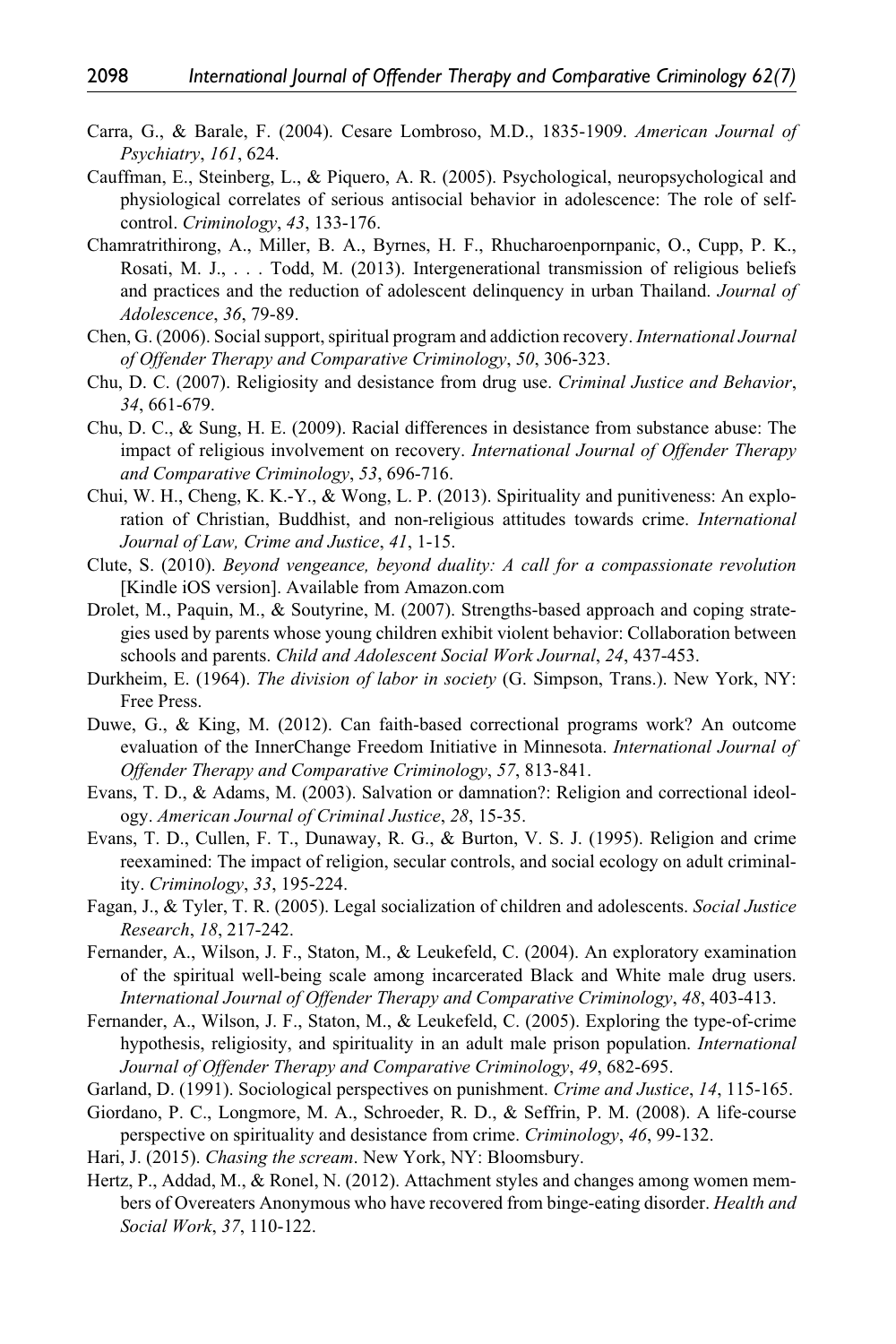- Hill, P. C., Pargament, K. I., Hood, R. W., Jr., McCullough, M. E., Swyers, J. P., Larson, D. B., & Zinnbauer, B. J. (2000). Conceptualizing religion and spirituality: Points of commonality, points of departure. *Journal for the Study of Social Behavior*, *30*, 51-77.
- Himelstein, S. (2011). Meditation research: The state of the art in correctional settings. *International Journal of Offender Therapy and Comparative Criminology*, *55*, 646-661.
- Hirschi, T. (1969). *Causes of delinquency*. Berkeley: University of California Press.
- Hirschi, T., & Stark, R. (1969). Hellfire and delinquency. *Social Problems*, *17*, 202-213.
- Hoffmann, P. H. (2006). Family structure, community context, and adolescent problem behaviors. *Journal of Youth and Adolescence*, *35*, 867-880.
- Ishon, S. (2009). Applying the Torah's Penal System in our days. *Tzohar: A Torah Journal*, *36*, 105-116.
- James, W. (1984). *The varieties of religious experience*. Jerusalem, Israel: Bialik Institute.
- Jang, S. J., & Franzen, A. B. (2013). Is being "spiritual" enough without being religious? A study of violent and property crimes among emerging adults. *Criminology*, *51*, 595-626.
- Johnson, B. R. (2008). *A better kind of high: Religious commitment reduces drug use among poor urban teens* (Baylor ISR Report). Waco, TX: Baylor University.
- Johnson, B. R. (2011). *More God, less crime: Why faith matters and how it could matter more*. West Conshohocken, PA: Templeton Press.
- Johnson, B. R., Jang, S. J., Larson, D. B., & Li, S. D. (2001). Does adolescent religious commitment matter? A reexamination of the effects of religiosity on delinquency. *Journal of Research in Crime & Delinquency*, *38*, 22-44.
- Kaskutas, L. A., Turk, N., Bond, J., & Weisner, C. (2003). The role of religion, spirituality and Alcoholics Anonymous in sustained sobriety. *Alcoholism Treatment Quarterly*, *21*, 1-16.
- Kirshenbaum, A. (2013). *Jewish penology. The theory and development of criminal punishment among the Jews throughout the ages*. Jerusalem, Israel: Magnes. (in Hebrew)
- Kook, A. I. (1983). *Arpilei Tohar* [Mists of Purity]. Jerusalem, Israel: The Zvi Judah Kook Institute. (in Hebrew)
- Koster, F., Goudriaan, H., & van der Schans, C. (2009). Shame and punishment: An international comparative study on the effects of religious affiliation and religiosity on attitudes to offending. *European Journal of Criminology*, *6*, 481-495.
- Leiber, M. J., & Woodrick, A. C. (1997). Religious beliefs, attributional styles, and adherence to correctional orientations. *Criminal Justice and Behavior*, *24*, 495-511.
- Lipton, D., Martinson, R., & Wilks, J. (1975). *The effectiveness of correctional treatment: A survey of treatment evaluation studies*. New York, NY: Praeger.
- Maimonides, M. (1963-1968). *Mishneh Torah—The Commentary on the Mishnah* [Responsa Project version]. Retrieved from <http://www.responsa.co.il/default.aspx>(in Hebrew)
- Maimonides, M. (2005). *The guide for the perplexed*. Retrieved from [http://www.hebrewbooks.](http://www.hebrewbooks.org/14118) [org/14118](http://www.hebrewbooks.org/14118) (in Hebrew)
- (Malbim) Meir Leibush ben Yehiel Michel Weisser. (1990). *The Malbim Commentary on the Bible* [Responsa Project version]. Retrieved from <http://www.responsa.co.il/default.aspx> (in Hebrew)
- Mapp, R. (2009). *The role of religiosity and spirituality in juvenile delinquency* (Senior Thesis in Economics). The College of New Jersey, Ewing Township.
- Marlatt, G. A., Larimer, M., Blume, A., Simpson, T., & Parks, G. A. (n.d.). *The effects of Vipassana meditation and other rehabilitation programs on alcohol and drug relapse and criminal recidivism*. Retrieved from <http://www.prison.dhamma.org/NRFProposal.pdf>
- Marsh, M. (2011). Narrating desistance: Identity change and the 12-Step Script. *Irish Probation Journal*, *8*, 49-81.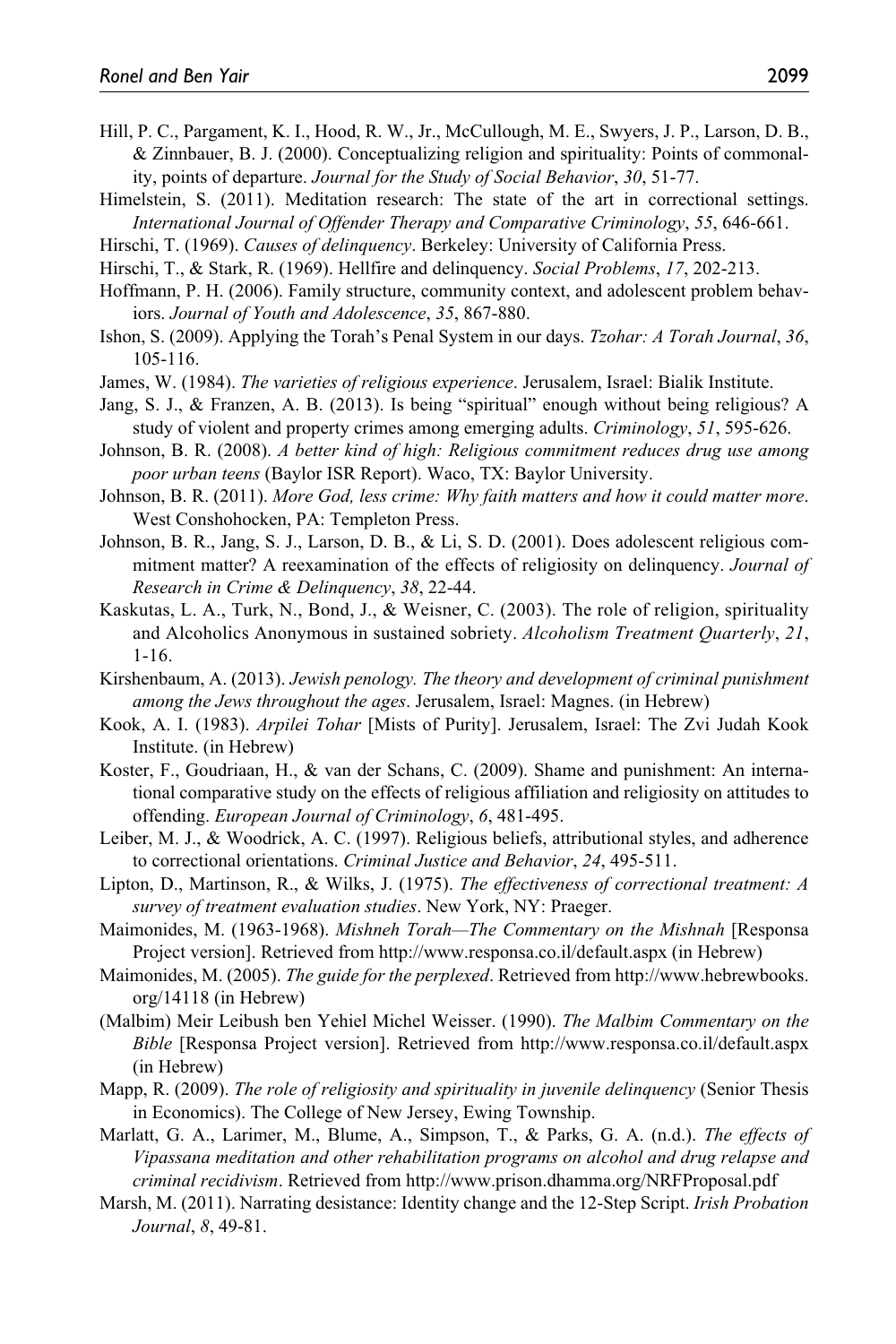- Maruna, S. (2001). *Making good: How ex-convicts reform and rebuild their lives*. Washington, DC: APA Books.
- Max, M. (1940). Jewish criminal law and legal procedure. *Journal of Criminal Law and Criminology*, *31*, 438-447.
- Maxwell, M. A. (1984). *The Alcoholics Anonymous experience: A close-up view for professionals*. New York, NY: McGraw-Hill.
- McCrady, B. S. (1998). Recent research in twelve-step programs. In A. W. Graham, T. K. Schultz, & B. B. Wilford (Eds.), *Principles of addiction medicine* (Vol. 2, pp. 707-717). Chevy Chase, MD: American Society of Addiction Medicine.
- McCrady, B. S., & Miller, W. R. (Eds.). (1993). *Research on Alcoholics Anonymous*. New Brunswick, NJ: Rutgers Center for Alcohol Studies.
- Midrash Rabbah. (1878). *Midrash Rabbah on the Pentateuch and the five Megillot, Vilna edition* [Responsa Project version]. Retrieved from <http://www.responsa.co.il/default.aspx>(in Hebrew)
- Miller, W. R., & Thoresen, C. E. (2003). Spirituality, religion, and health: An emerging research field. *American Psychologist*, *58*, 24-35.
- Narcotics Anonymous. (1988). *Narcotics Anonymous*. Van Nuys, CA: NA World Service Office.
- Nolen-Hoeksema, S., Fredrickson, B., Loftus, G. R., & Wagenaar, W. (2009). *Atkinson & Hilgard's introduction to psychology* (15th ed.). Hampshire, UK: Wadsworth/Cengage Learning.
- O'Connor, T. P., & Bogue, B. (2010). Collaborating with the community, trained volunteers and faith traditions: Building social capacity and making meaning to support desistance. In F. McNeill, P. Raynor, & C. Trotter (Eds.), *Offender supervision: New directions in theory, research and practice* (pp. 301-319). New York, NY: Willan.
- O'Connor, T. P., Duncan, J., & Quillard, F. (2006). Criminology and religion: The shape of an authentic dialogue. *Criminology & Public Policy*, *5*, 559-570.
- Orme-Johnson, D. W. (2011). The use of meditation in corrections. *International Journal of Offender Therapy and Comparative Criminology*, *55*, 662-664.
- Pargament, K. I. (2002). Is religion nothing but . . . ? Explaining religion versus explaining religion away. *Psychological Inquiry*, *13*, 239-244.
- Pargament, K. I. (2007). *Spirituality integrated psychotherapy: Understanding and addressing the sacred*. New York, NY: The Guilford Press.
- Pargament, K. I., Magyar-Russell, G. M., & Murray-Swank, N. A. (2005). The sacred and the search for significance: Religion as a unique process. *Journal of Social Issues*, *61*, 665-687.
- Peled, Y. (1991). Religious rehabilitation (Shaked) in the Israeli Prison Service. *Tzohar LeBeit Hasohar*, *2*, 1-7. (in Hebrew)
- Peled, Y. (1994, June). *Religious rehabilitation in prison*. Lecture held at The First International Congress on the Rehabilitation of Offenders and the Prevention of Crime Through Religion, Jerusalem, Israel. (in Hebrew)
- Rabbenu Bahya Ben Joseph ibn Paquda. (1928). *The Duties of the Heart* [Responsa Project version]. Retrieved from<http://www.responsa.co.il/default.aspx> (in Hebrew)
- Rabbi Moses ben Jacobs Cordovero. (1960). *The Palm Tree of Deborah*. London, England: Vallentine, Mitchell. (in Hebrew)
- Rabbi Nahman of Bratslav. (1808). *Likutei Moharan according to different manuscripts* [Responsa Project version]. Retrieved from <http://www.responsa.co.il/default.aspx> (in Hebrew)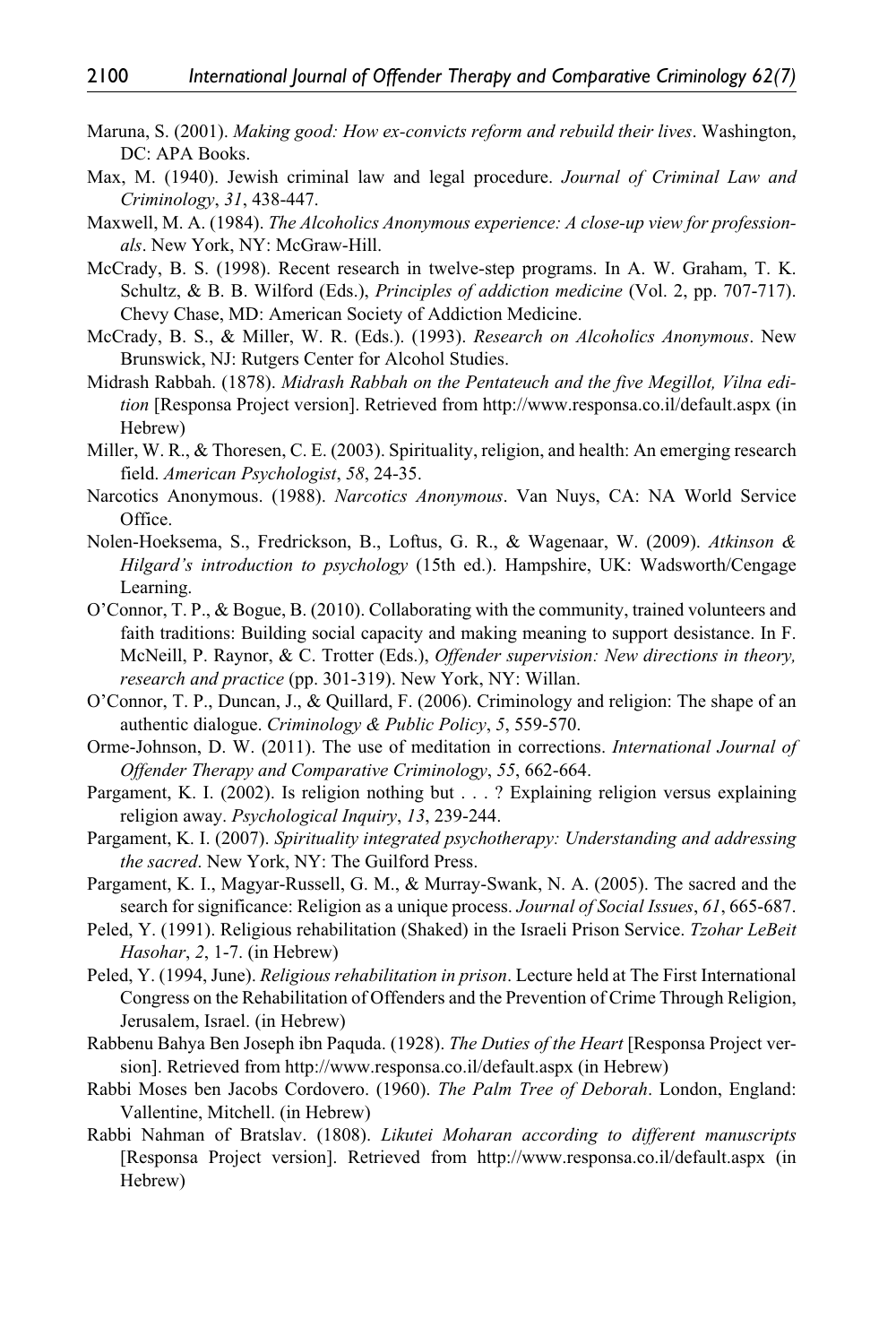- Rabbi Samson Raphael Hirsch. (2001). *Hirsch Commentary on the Torah* [Responsa Project version]. Retrieved from <http://www.responsa.co.il/default.aspx>(in Hebrew)
- Rabbi Yaakov Tzvi Mecklenburg. (1924). *Haketav VehaKabbalah* (The Written [Torah] and the [Oral] Tradition) [Responsa Project Version]. Retrieved from [http://www.responsa.](http://www.responsa.co.il/default.aspx) [co.il/default.aspx](http://www.responsa.co.il/default.aspx) (in Hebrew)
- (Rashi)Rabbi Shlomo Yitzchaki (2000). *Rashi's Commentary on the Torah* [Responsa Project version]. Retrieved from <http://www.responsa.co.il/default.aspx>(in Hebrew)
- Reinikainen, J. (2005). The golden rule and the requirement of universalizability. *The Journal of Value Inquiry*, *39*, 155-168.
- Rigsby, M. L. (2014). Religious conversion in prison: Prosocial vs. antisocial identities. *International Journal of Education and Social Science*, *1*, 61-77.
- Robinson, E. A., Cranford, J. A., Webb, J. R., & Brower, K. J. (2007). Six-month changes in spirituality, religiousness, and heavy drinking in a treatment-seeking sample. *Journal of Studies on Alcohol and Drugs*, *68*, 282-290.
- Ronel, N. (1998a). Narcotics Anonymous: Understanding a bridge of recovery. *Journal of Offender Rehabilitation*, *27*, 179-197.
- Ronel, N. (1998b). Self-help groups as a spontaneous Grace Community. *Social Development Issues*, *20*, 53-72.
- Ronel, N. (2000). From self-help to professional care: An enhanced application of the 12-step program. *Journal of Applied Behavioral Science*, *36*, 108-122.
- Ronel, N. (2008). The experience of spiritual intelligence. *The Journal of Transpersonal Psychology*, *40*, 100-119.
- Ronel, N. (2009). Therapy with recovering victims: Challenges and opportunities. In O. Hagemann, P. Schäfer, & S. Schmidt (Eds.), *Victimology, victim assistance and criminal justice* (pp. 175-189). Mönchengladbach, Germany: Niederrhein University of Applied Sciences.
- Ronel, N. (Ed.). (2012). *Gone with the spirit*. Ramat-Gan, Israel: Bar-Ilan University Press. (in Hebrew)
- Ronel, N. (2015). How can criminology become positive? In N. Ronel & D. Segev (Eds.), *Positive criminology* (pp. 13-31). New York, NY: Routledge.
- Ronel, N., Chen, G., & Elisha, E. (2015). Application of positive criminology in Retorno—A Jewish therapeutic community for people with addictions. *Journal of Offender Rehabilitation*, *54*, 122-141.
- Ronel, N., & Elisha, E. (2011). A different perspective: Introducing positive criminology. *International Journal of Offender Therapy and Comparative Criminology*, *55*, 305-325.
- Ronel, N., Elisha, E., Timor, U., & Chen, G. (2013). What do our clients say? Residents' perceptions of recovery in Retorno—A Jewish therapeutic community. *Addiction Research & Theory*, *21*, 295-305.
- Ronel, N., Gueta, K., Abramsohn, Y., Caspi, N., & Adelson, M. (2011). Can a 12-step program work in methadone maintenance treatment? *International Journal of Offender Therapy and Comparative Criminology*, *55*, 1135-1153.
- Ronel, N., & Humphreys, K. (1999-2000). Worldview transformation of Narcotics Anonymous members in Israel. *International Journal of Self-Help & Self-Care*, *1*, 101-127.
- Ronel, N., & Segev, D. (2014). Positive criminology in practice. *International Journal of Offender Therapy and Comparative Criminology*, *58*, 1389-1407.
- Ronel, N., & Tim, R. (2003). Grace therapy: Meeting the challenge of group therapy for male batterers. *Clinical Social Work Journal*, *31*, 63-80.